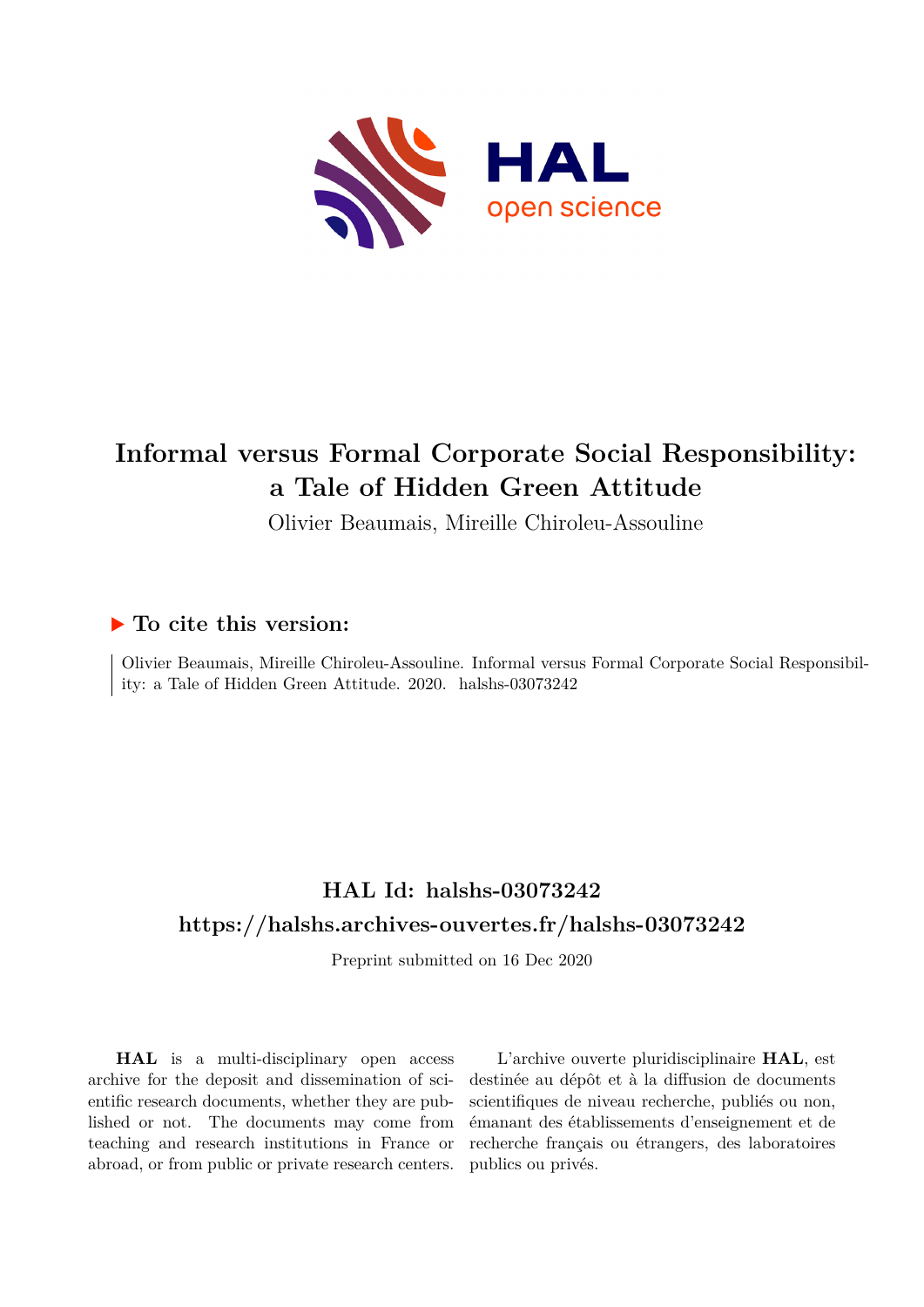

# **WORKING PAPER N° 2020 – 81**

# **Informal versus Formal Corporate Social Responsibility: a Tale of Hidden Green Attitude**

**Olivier Beaumais Mireille Chiroleu-Assouline**

**JEL Codes: M14, Q59, L29, C38. Keywords: corporate social responsibility, corporate environmental responsability, non-parametric Item Response Theory, scoring, stakeholders, SME, France.**

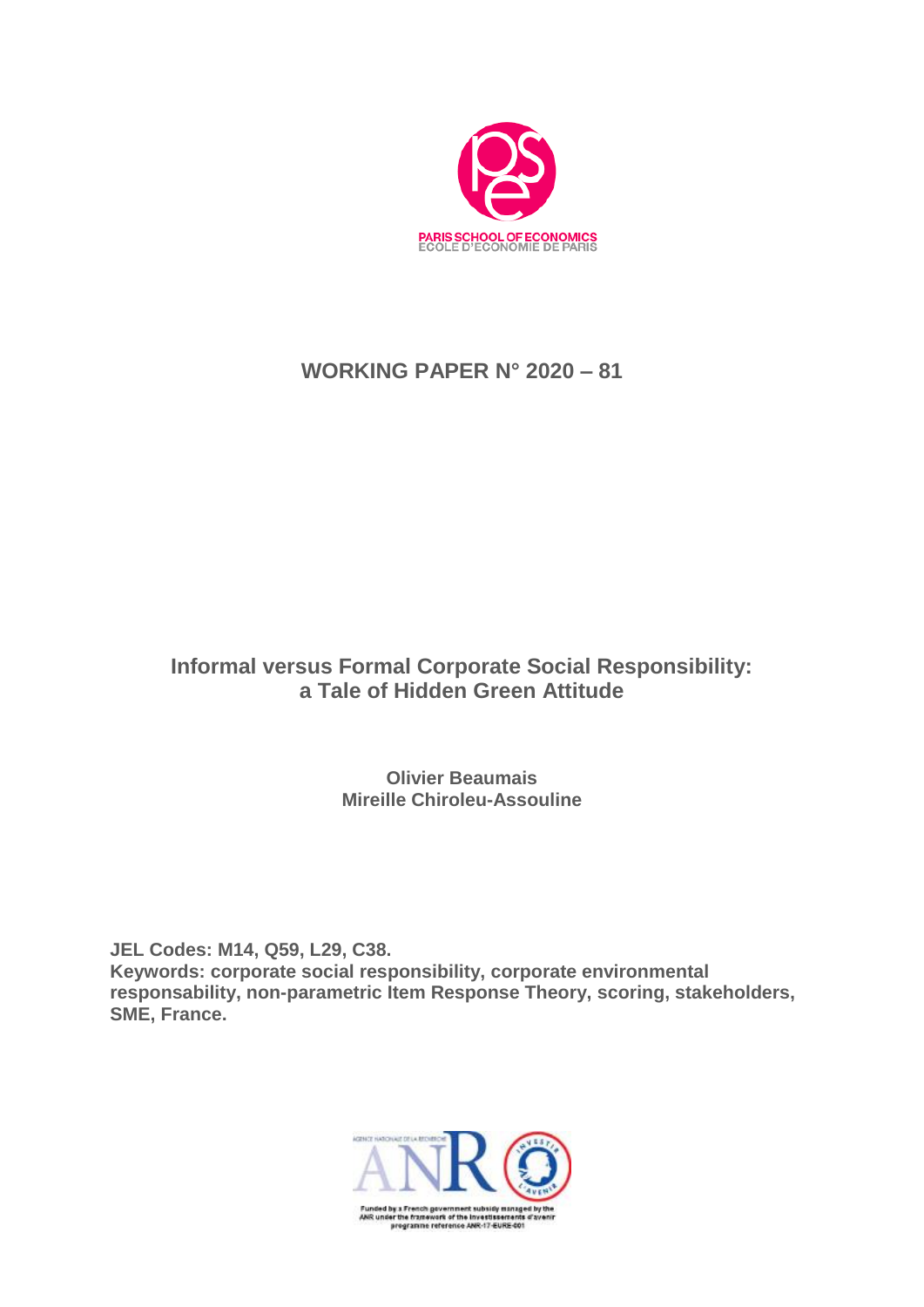# Informal versus Formal Corporate Social Responsibility: a Tale of Hidden Green Attitude

Olivier Beaumais<sup>†</sup> and Mireille Chiroleu-Assouline<sup>‡</sup>

December 16, 2020

#### Abstract

We explore firms' commitment to Corporate Social Responsibility (CSR). Using a unique dataset of 8,857 French Örms collected through a survey conducted at the end of 2011 by the French National Institute of Statistics and Economic Studies (INSEE), we first construct 3 CSR pillar scores for each Örm, based on a non-parametric Item Response Theory model known as Mokken Scale Analysis. CSR scores, along with responses to specific items of the 2011 INSEE survey, allow us to characterize firms implementing formal versus informal CSR. We then estimate simple probit models and count data models to show that, with regards to CSR commitment, size definitely matters, and that a significant share of firms stating that they are not actively committed to CSR, actually engage significantly in CSR, with no monotonic size effect. Cooperation with external actors such as NGOs mitigates the size effect in the likelihood of carrying out informal CSR, whereas the pressure of NGO campaigns against large companies mainly spurs the environmental score of smaller firms in the same sector.

Keywords: corporate social responsibility, corporate environmental responsability, non-parametric Item Response Theory, scoring, stakeholders, SME, France.

JEL codes: M14, Q59, L29, C38.

This research has been funded by the French National Research Agency (ANR-15-CE05-0008-01), the French Ministery for Environment and the program Investissements díAvenir of the French government (ANR-17-EURE-001).

<sup>&</sup>lt;sup>†</sup>CREAM EA-4702, University of Rouen Normandy and LISA UMR CNRS 6240, University of Corte, France. Email: olivier.beaumais@univ-rouen.fr.

<sup>&</sup>lt;sup>‡</sup>Paris School of Economics, University of Paris 1 Panthéon-Sorbonne, France. Email : Mireille.Chiroleu-Assouline@univparis1.fr.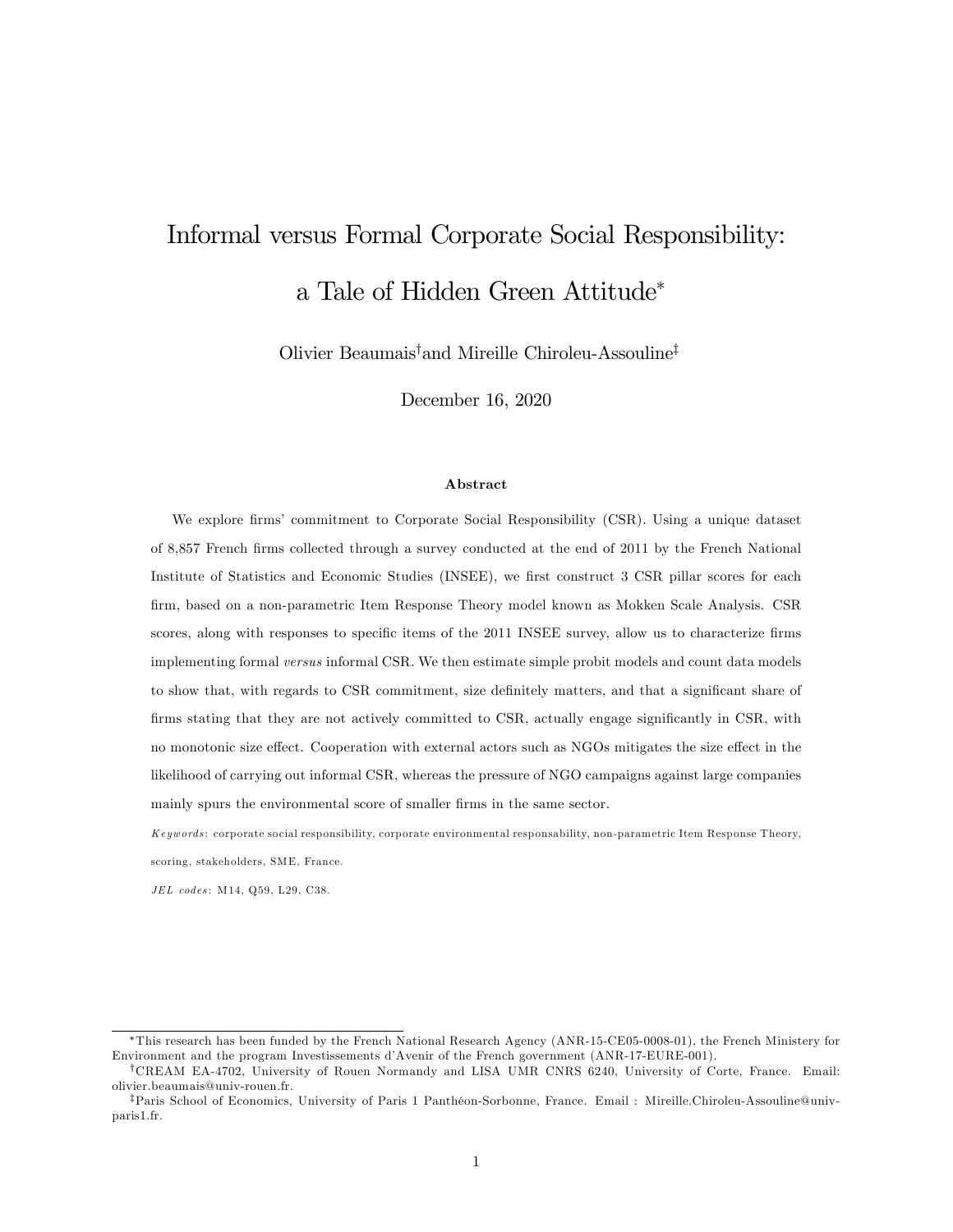## 1 Introduction

Walking the walk or talking the talk? Corporate social responsibility (CSR) is the ultimate field in which talking the talk without walking the walk is commonly deemed as a specific form of greenwashing (Lyon and Montgomery (2015), Gatti et al. (2019)). The big companies are often accused of allowing such a gap between their acts and their speech, because they would be more willing to use CSR as a communication tool, whereas small and medium enterprises (SMEs) would be less often but more sincerely committed to CSR. To what extent is this assertion verified? How different are small and large firms in their CSR practices? In the CSR field, this is one of the topics that deserves thorough analysis (Kitzmueller and Shimshack (2012), Schmitz and Schrader (2015), Aguinis and Glavas (2012), Croson and Treich (2014), Crifo and Forget (2015)). This is all the more important since in most OECD countries small and medium-sized enterprises account for an overwhelming majority of businesses (99%) and more than half of GDP (OECD (2019)). Because of this weight and their role in innovation, they are key actors in the move towards sustainability.

Indeed, the existing literature shows that size definitely matters for CSR involvement (Spence (1999), Russo and Tencati (2009), Baumann-Pauly et al. (2013)). Among the possible explanations is a lack of understanding of the concept of CSR itself due to its vagueness. Baron  $(2001)$  stated that "corporate social responsibility is a poorly and incompletely defined concept". The notion itself has its origins in the efforts of companies to rebuild their legitimacy following the economic crisis of the 1930s. The inclusion of an environmental dimension is more recent (Vatn  $(2018)$ ). Among the many successive definitions of CSR, the one given by the European Union's Green Paper (EC (2001), p. 6) presented it as a voluntary approach by companies to integrate social and environmental concerns into their strategy and in their interactions with their stakeholders. The World Business Council for Sustainable Development (WBCSD  $(2004)$ ) broadened the definition to include a company's commitment to contribute to sustainable economic development, working with all its stakeholders. And in 2011, for the European Commission, the concept has become both simpler and more vague, omitting the voluntary aspect, with CSR becoming "the responsibility of companies for their impact on society" (EC (2011)). The vagueness of this definition helps to account for the very different forms CSR can take in different companies and countries.<sup>1</sup>

CSR, and particularly its environmental dimension, is commonly seen as the implementation of Freemanís stakeholder theory, which sets as a guideline for companies to go beyond simply maximizing shareholder value and take into account the interests of their stakeholders - agents or groups that can influence or are

 $<sup>1</sup>$ Matten and Moon (2008) also emphasize institutional dissimilarities to explain why US and European companies differ in</sup> their degree of explicit acknowledgement of CSR in their strategy: American corporations are characterized by explicit CSR whilst European corporations implement implicit CSR. They underline, however, the ongoing convergence between firms of both origin, with CSR becoming increasingly explicit for European firms as well.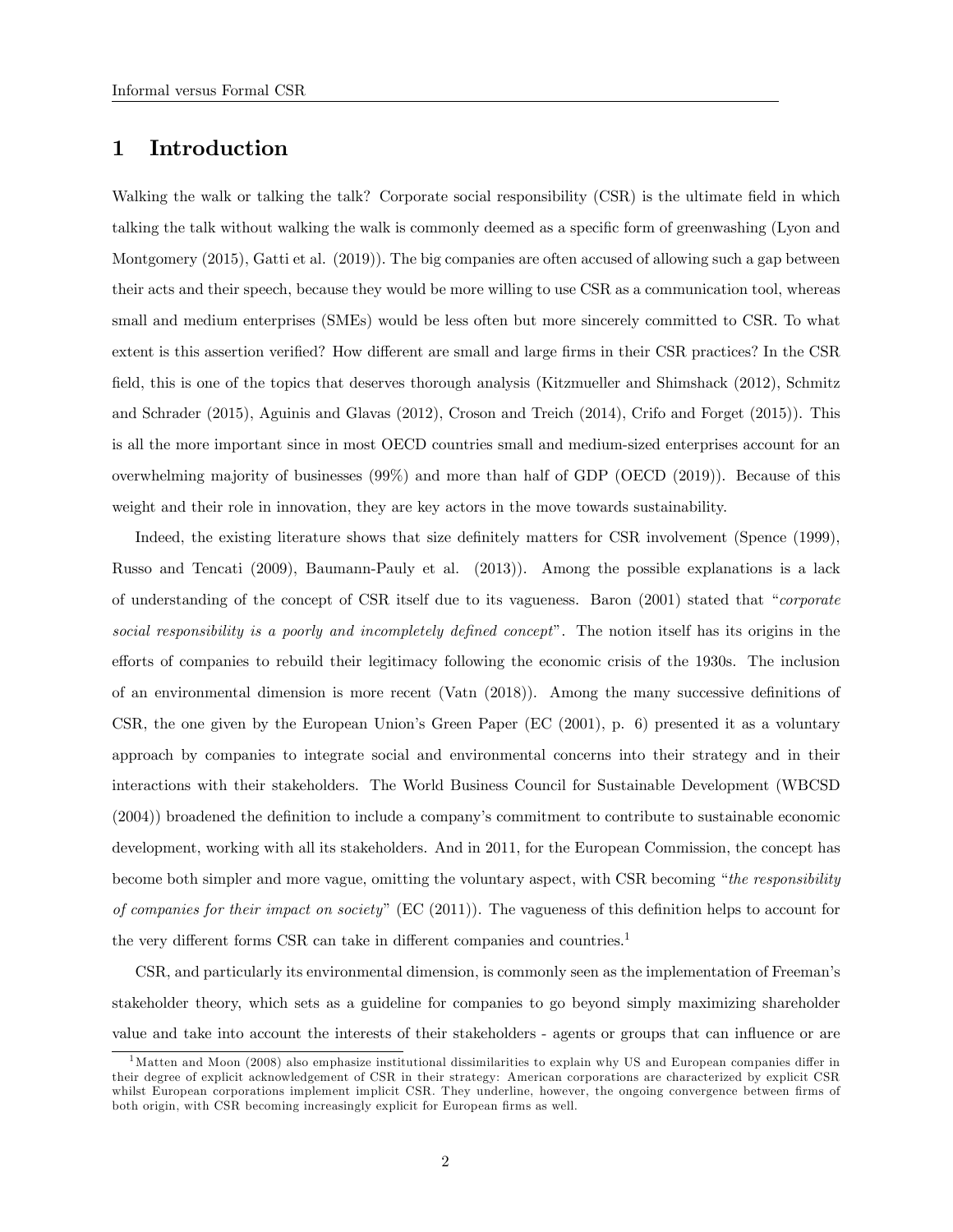affected by the achievement of the firm's objectives (Freeman (1984), Delmas and Toffel (2004), Delmas and Toffel (2011), Russo and Perrini (2010), Perrini et al. (2007)). According to Russo and Tencati (2009), large corporations implement formal CSR strategies (notably by implementing formal management systems devoted to CSR), whilst SMEs run informal CSR strategies. Different other explanations have been offered for this unequal commitment to CSR, among which scarcity of resources and organizational costs (Perrini et al. (2007), Jenkins (2009)), or endogenous organizational characteristics promoting the internal implementation of CSR-related practices in core business functions (Baumann-Pauly et al. (2013)).<sup>2</sup> On the basis of four indepth case studies, Murillo and Lozano (2006) confirm that SMEs specific involvement may take a different form than for large firms because they are closely connected to their environment or communities in which they often act as benefactors or strongly committed agents (Spence (1999)), the values of their manager or owner constituting one major driver (Spence et al. (2003)). As a result, SMEs are especially interested in social capital, as predicted by Spence et al. (2003), but do not appear to communicate their social practices, which constitutes an informal CSR. Murillo and Lozano (2006) argue that the very concept of CSR in SMEs is confused with the account of specific practices carried out, and does not make SMEs' managers or employees feel comfortable; they consider CSR as being a metalanguage used to describe specific actions or practices more than an operative or management language. Similarly Russo and Perrini (2010) note that SMEs hardly ever use the language of CSR to describe their actions.

Our research questions are related to this set of theoretical assertions and first findings: do we observe a gap between CSR forms depending on the corporations' size that could be interpreted as the evidence of formal CSR in large corporations and informal CSR in SMEs? Is this gap differentiated according to the CSR pillars? How is it caused or affected by stakeholders' pressure?

The empirical literature on this issue is scarce and scattered. The main difficulty lies in the fact that there is no common assessment of the degree of CSR for all companies, and therefore not for small and medium-sized enterprises. The best known of the existing ratings, the scores assigned by the KLD MSCI company, concerns only 8500 companies worldwide.<sup>3</sup> Therefore most articles adopt a restricted viewpoint or treat the different population segments in a different way from the beginning. In the same way as Murillo and Lozano (2006), the existing papers rely until now on small samples or qualitative case studies. Kühn et al. (2014), for example, conduct a qualitative content analysis based on the Global Reporting Initiative (GRI) guidelines to address how transparent French listed companies of the CAC 40 communicate their

<sup>&</sup>lt;sup>2</sup>Magill, Quinzii and Rochet (2015) argue that it would be not optimal for small competitive firms to have the same level of CSR than large firms with significant market power. This is due to their specific definition of CSR in their theoretical framework: a responsible firm cares about social welfare, by weighing stakeholders' welfare instead of only shareholders'.

<sup>3</sup>MSCI KLD Research & Analytics https://www.msci.com/esg-ratings.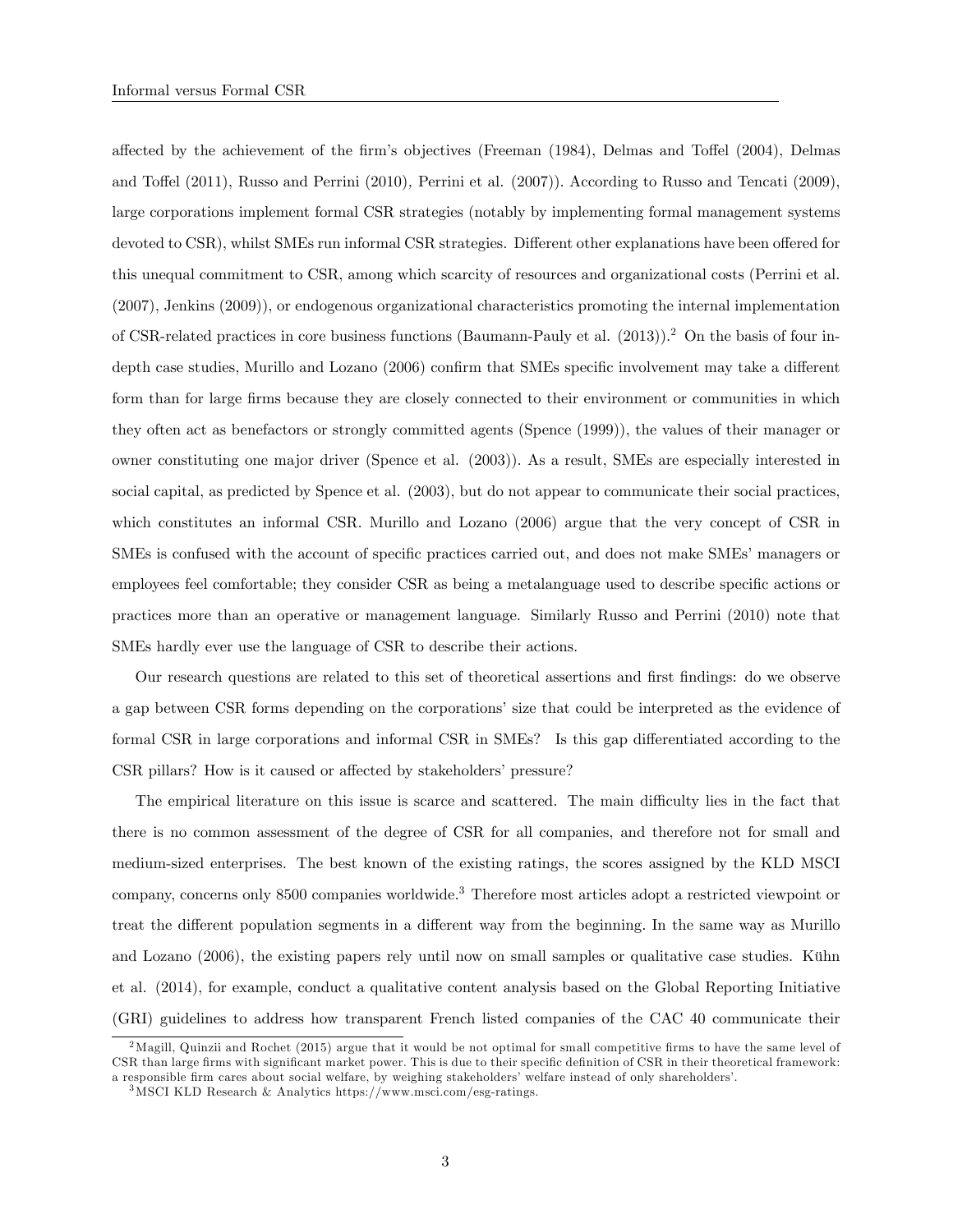CSR engagement externally, whereas Vo et al. (2015) use a sample of 155 firms (drawn from a panel of about 1,200 French SMEs) to compare the roles of economic, social, and environmental motives in driving SMEs to integrate CSR into their business strategy. Some studies are limited to intra-sectoral differences (Torugsa et al.  $(2012)$ , O'Connor et al.  $(2017)$ ). Very few papers use large datasets representative of the size diversity of the business sector: one of them is Russo and Tencati (2009), who study the behavior of a large sample composed of 3,626 Italian companies of all sizes. The only current exceptions is Turker (2009) who constructs a scale of CSR for Turkish firms by asking 280 respondents to give binary answers (yes/no) to 42 statements about their firm's practices.

By contrast, our paper aims to shed light on the potentially very different ways that companies can consider CSR by drawing a comprehensive and detailed picture of the differentiated spreading of the CSR concept and practices among firms. The data set used in this paper, which is the largest ever gathered for France (8,857 firms), includes small and medium enterprises as well as large firms, allowing us to take into account industry differences. Moreover, our data set is composed of first-hand raw data, free from any potentially biased exploitation and interpretation. And because the data we used was disclosed by Örms to the French statistical institute for statistical use only and under confidentiality rules, it is very unlikely to be strategically biased, in order to be awarded a good score to be used by investors for example. In addition, the data set is comprehensive concerning firms with more than 500 employees and the rest of the sample relies on the best sampling practices to date. One of the advantages of this extensive survey is that it allows a rigorous comparison across Örms, that have to answer the same questions, unlike Baumann-Pauly et al.  $(2013)$ , who define a priori different indicators for SMEs or for multinational companies, and focus on 12 so-called "data-rich" case studies (biased toward CSR champions). To our knowledge, this survey is the only one ever conducted that provides information on informal versus formal CSR.

Our contribution is twofold. First, on the methodological level, we propose an original way of constructing quantitative scores for the CSR practices of Örms, along the three traditional dimensions (economic and societal, social, environmental). Our work is the first one to construct CSR scores based on the nonparametric Mokken scale analysis, and thus to draw a very detailed picture of the features of CSR in French firms. This method represents a clear progress compared to factorial analysis used in previous papers (Russo and Tencati (2009), Turker (2009)), while being less intensive in terms of calculation than the Bayesian IRT method put forward by Carroll et al. (2016). The scale for CSR that we obtain constitutes the most important contribution of our work. This scale can be used to test a large range of hypothesis about the drivers and outcomes of CSR in the French firms. We propose some first results in this paper that pave the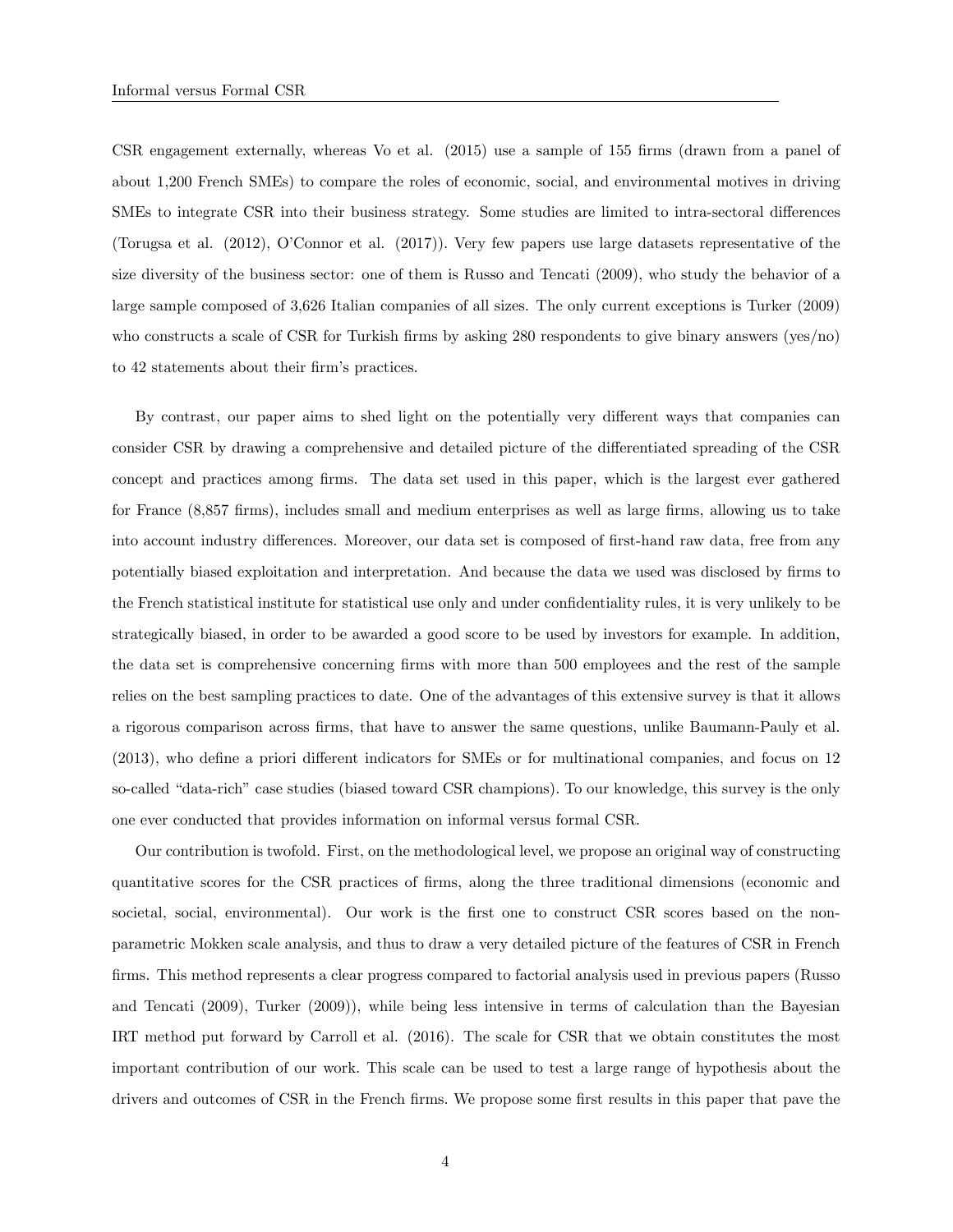way for fruitful future research.

Second, on the empirical level, in terms of understanding the mechanisms of CSR, our estimates make it possible to grasp the importance of size effects, motivations for CSR and the pressure exerted by NGOs on the existence of a significant proportion of informal CSR. We show that the first difference between SMEs and large firms lies in the understanding and simple knowledge of the CSR concept. But we also note that, among firms that know it, a significant share of them assert that they do not engage in any CSR related activity. Perhaps the most striking point is that many of them keep walking the walk without talking the talk... as they assert that they are not actively committed to CSR whereas they disclose significant CSR activities. These specific behaviors are analyzed in detail. We find that the size effect in the likelihood of conducting informal CSR is mitigated when companies cooperate with external actors, such as associations or NGOs. We also assess the impact on CSR scores of the organizational structure of companies and the influence of pressure from NGO campaigns against large companies in the same industry, due to the threat of being attacked as well or the increased salience of environmental issues (Baron (2016), Baron and Diermeier  $(2007)$ .

The remainder of the paper is structured as follows. Section 2 presents the survey and the data. Section 3 is devoted to a discussion of the CSR scores used in the literature and to the implementation in our case of the Mokken scale analysis allowing us to construct an original scale for CSR, which disentangles pillar scores. Section 4 examines some features of CSR knowledge and implementation across French firms. Section 5 offers conclusions.

## 2 Data

## 2.1 The survey

The data used in this paper was collected through a survey conducted at the end of 2011 by the French National Institute of Statistics and Economic Studies (INSEE). 8,857 French firms were required to fill-in a mandatory questionnaire of about 60 questions regarding their knowledge and implementation of corporate social responsibility (CSR). The sample was carefully weighted in order to represent the size composition of the business sector in France, excluding only micro-enterprises (less then 10 employees). In the remainder of the paper, we follow the same definition of small, medium-sized, and large firms as Russo and Tencati  $(2009)$  based on the definition established by the EU (EC  $(2003)$ ): small firms are firms with less than 50 employees (including sub-category between 10 and 19 employees); medium-sized firms are firms with less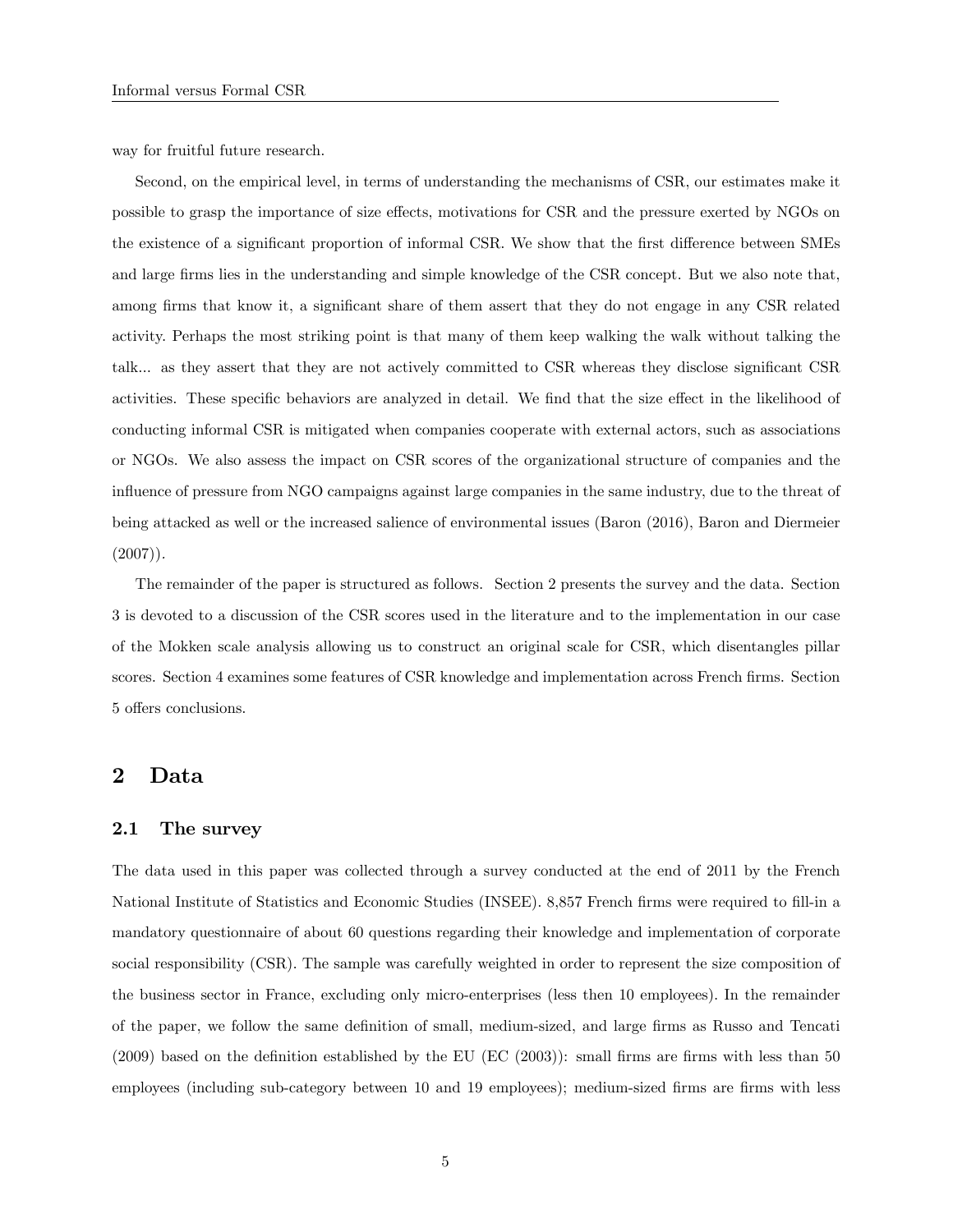than 250 employees; firms with a greater number of employees are considered large. In addition, the sample is comprehensive for firms with more than 500 employees.

Contrary to Ernst and Honoré-Rougé  $(2012)$ , who restricted their descriptive analysis of the survey's results to firms with more than 50 employees, we exploit the whole sample in order to fully take stock of its diversity in a common framework (as deemed necessary by Blombäck and Wigren (2009)), and to be able to also draw some conclusions about the differences among small and medium-sized firms.

The survey instrument was carefully designed by a committee of experts, hosted by the INSEE. The committee included statisticians from the INSEE, researchers in the field of environmental economics and numerous meetings were necessary to achieve the final version of the questionnaire. The questionnaire is composed of four main parts, the first one focused on general assertions about the firm's knowledge of CSR and governance issues and three parts focused on the three traditional "pillars" of CSR, namely the economic and societal pillar, the social pillar, and the environmental pillar.<sup>4</sup> A prominent feature of this survey is its first question: "Have you ever heard of Corporate Social responsibility?" In case of negative answer, the respondent was required to go directly to the following sections, which did not take for granted any preliminary knowledge about CSR. In case of positive answer, the next questions explored the meaning of the concept for the Örms, their feeling to behave as a responsible Örm, their motivations to do so and their internal organization to implement this corporate social responsibility.

The economic and societal pillar relates to how the firm manages its relationships with its customers, its suppliers and the society at large. Examples of questions within the economic pillar part of the questionnaire are the following: "Do you ask some of your suppliers to commit themselves to respecting specifications, some of which are CSR-related clauses?", or "Does your group cooperate with other companies or organizations for CSR actions? With which ones (firms, administrations, NGOs, banks)?"

The social pillar covers actions taken by firms to promote diversity and inclusion, to improve employee health and well-being, and human resources management. Examples of questions within the social pillar part of the questionnaire include: "Do you implement specific policies against discrimination based on gender? ethnic origin? age? disabled persons?"

The environmental pillar relates to the management of the firm's impact on the environment. Examples of questions within the environmental pillar section of the questionnaire are the following: "Does your firm develop eco-friendly products?", "Are some of your products eco-labelled?" or more thematically "Did your firm commit to improving its energy efficiency or to reducing its carbon emissions?"

<sup>&</sup>lt;sup>4</sup>The full text of the questionnaire is presented in the online Appendix.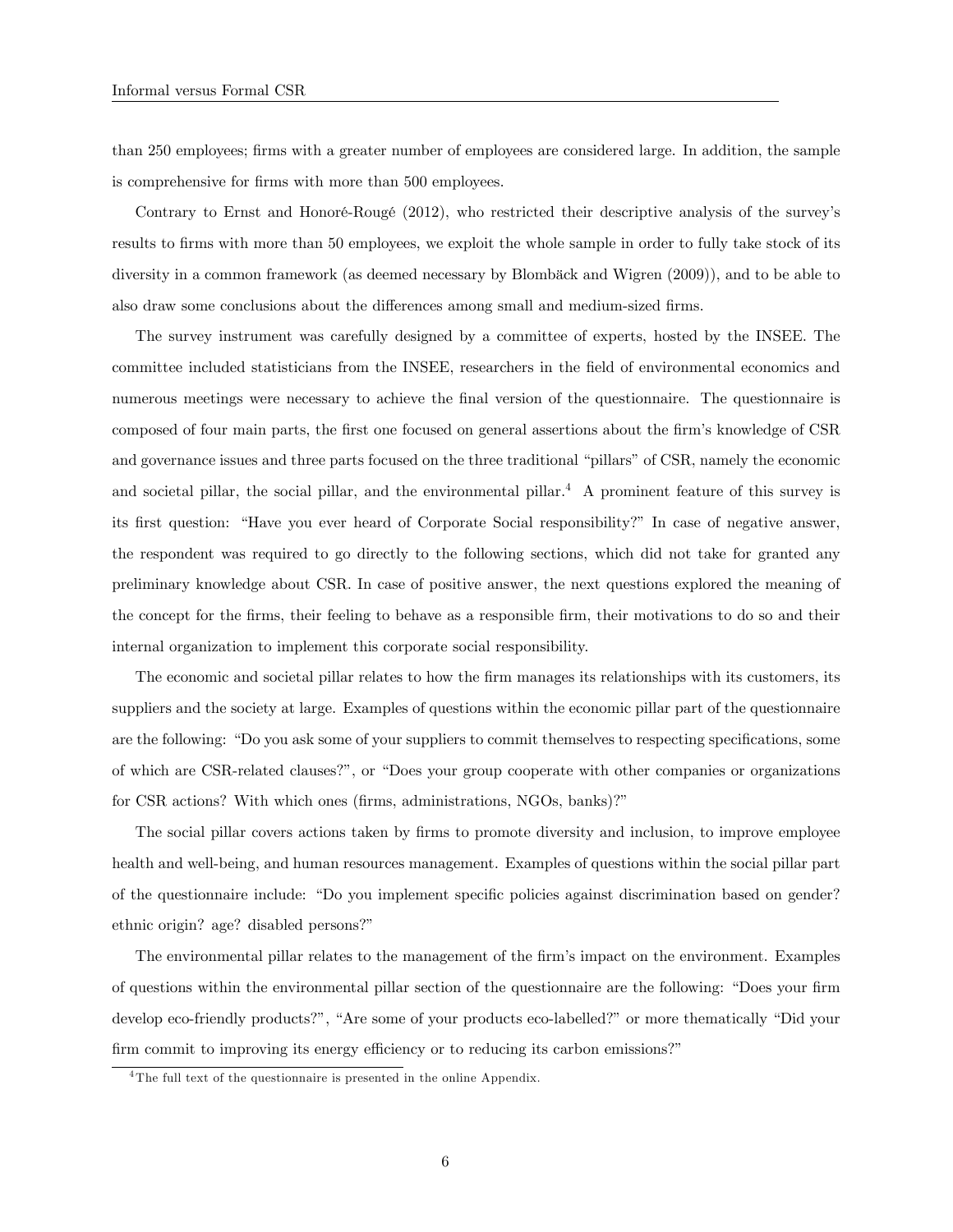## 2.2 Some descriptive statistics

About 60% of the firms state that they have never heard about CSR. This percentage varies by industry (see Table 1) and also by size (Table 2): in the "Other service activities" sector, the percentage rises to about  $67\%$ , while it is only  $23.7\%$  in the "Electricity, Gas, Steam" sector.

Table 1: Having heard about CSR (No/Yes) - Frequency and percentage by industry

| Sector                                            | Frequency | No    | Yes   |
|---------------------------------------------------|-----------|-------|-------|
| Mining and Quarrying                              | 534       | 65.09 | 34.91 |
| Manufacturing                                     | 31,366    | 58.05 | 41.95 |
| Electricity, Gas, Steam                           | 160       | 23.70 | 76.30 |
| Water supply, sewerage, waste management          | 1,317     | 40.57 | 59.43 |
| Construction                                      | 25,929    | 66.65 | 33.35 |
| Wholesale and retail trade                        | 35,672    | 64.65 | 35.35 |
| Transportation and storage                        | 9,206     | 59.40 | 40.60 |
| Accommodation and food service activities         | 11,573    | 63.47 | 36.53 |
| Information and communication                     | 5,919     | 51.47 | 46.53 |
| Real estate activities                            | 2,721     | 58.26 | 41.74 |
| Professional, scientific and technical activities | 13,717    | 48.31 | 51.69 |
| Administration and support activities             | 10,244    | 58.34 | 41.66 |
| Other service activities                          | 2.022     | 66.96 | 33.04 |

Likewise,  $40\%$  of medium-sized firms (between 50 and 249 employees) claim not to have ever heard about CSR, whereas the percentage falls to only  $10\%$  for very large firms (more than 500 employees).

Table 2: Having heard about CSR (No/Yes) - Frequency and percentage by size

| Size      | Frequency | No    | Yes   |
|-----------|-----------|-------|-------|
| $10 - 19$ | 78,724    | 69.06 | 30.94 |
| 20-49     | 47,509    | 58.61 | 41.39 |
| 50-249    | 19,826    | 40.30 | 59.70 |
| 250-499   | 2,415     | 20.54 | 79.46 |
| $500+$    | 1,906     | 9.24  | 90.76 |
| Total     | 150,380   | 60.43 | 39.57 |

About 52% percent of the firms know about CSR and are currently taking actions related to CSR; 12%, despite having heard about CSR, state that they do not take any action related to CSR. Note that the design of the questionnaire allowed firms which stated not to have ever heard about CSR to answer all the questions under the three CSR pillars' headings.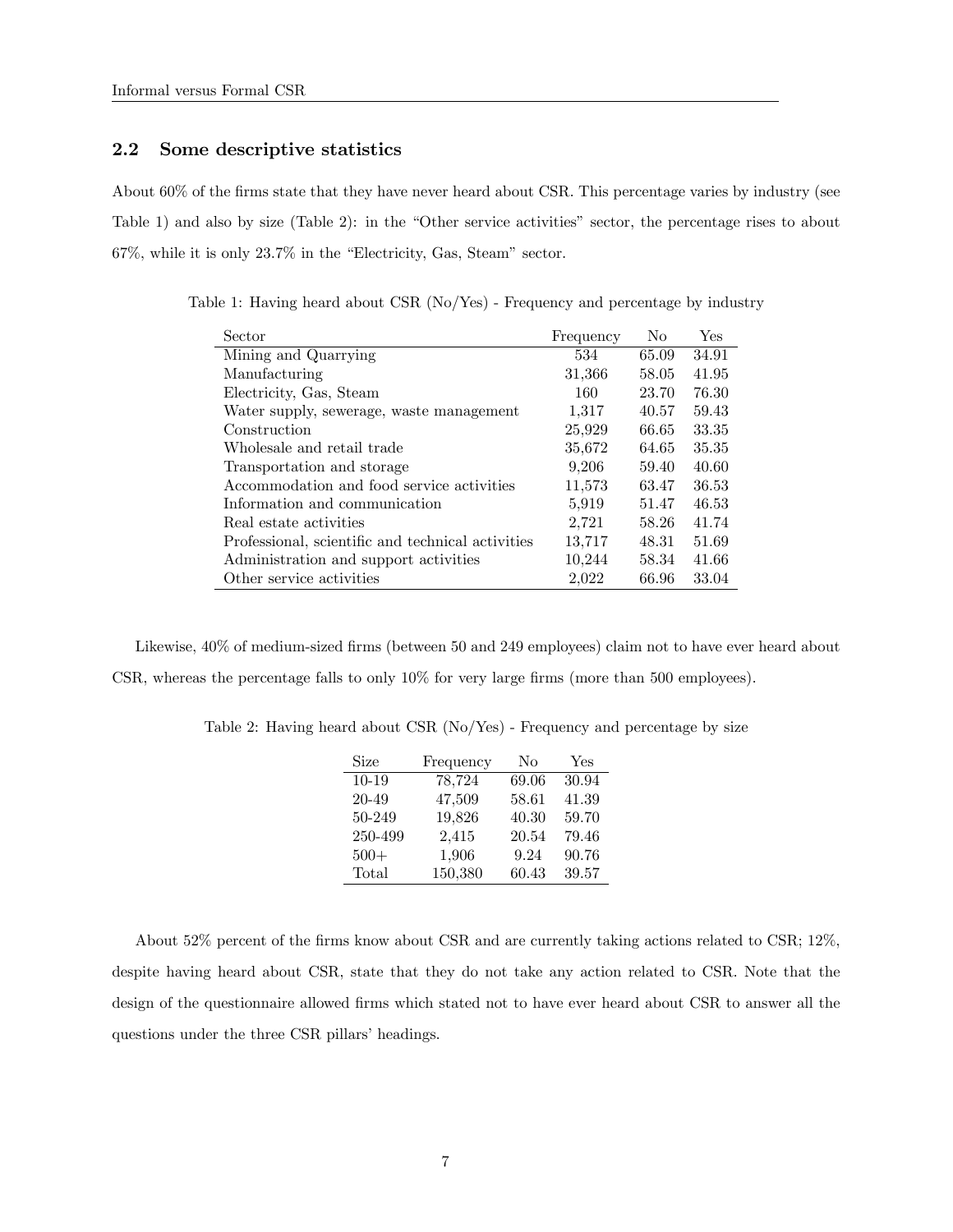## 3 In search of a CSR score

## 3.1 The state of the art

As with defining CSR, measuring CSR is also challenging. Most of the empirical works related to CSR rely on the use of ratings, such as the Kinder, Lydenberg, and Domini (KLD) index (see Chatterji et al. (2016)). Raters actually employ proprietary methodologies to evaluate firms' environmental, social and governance performance. Even if these methodologies are not known in detail, they each proceed by gathering raw data from numerous sources, like official government data, firms' disclosures (e.g., press reports) and, sometimes, specific interviews. These raw data are then turned into scores, of which the structure can be more or less detailed. For example, the KLD score which serves as the basis of the analysis done by Carroll et al. (2016) is constructed from more than 80 binary indicators, each of them capturing whether or not a given firm meets a given objective related to CSR. When necessary, subscores can be extracted from the full list of indicators, as in Lioui and Sharma (2012) and Chatterji et al. (2009) who use only the 14 KLD's environmental "strengths" and "concerns" indicators which form the KLD's environmental subscore.

That these ratings actually and accurately measure CSR remains an open question. As a matter of fact, the evaluation of six of the leading raters by Chatterji et al. (2016) concludes on a negative note regarding the validity of the most prominent CSR targeted scores (which, as Berg et al.  $(2020)$  show, can differ significantly between rating agencies, mainly due to differences in scope and measurement). Ratings, however, are not the only means of measuring CSR. Appropriately designed scales, at the individual or organizational level, can also provide reliable information to construct CSR scores (Turker (2009)). Compared to ratings, the scale approach operates by collecting information regarding CSR practices directly from the firms, through the administration of a questionnaire made of CSR-related items, whereas raters actually do mainly content analysis.

Indeed, questionnaires are commonly designed to assess single latent traits (e.g., psychological trait, state of health, specific abilities, green attitudes). Constructing a unidimensional measure of a latent trait from responses to a set of binary (yes/no) and/or ordinal-polytomous questions is at the core of item response theory (IRT).

Carroll et al. (2016) recently introduced IRT with the goal of improving measurement in strategic management research. More precisely they adopt a Bayesian approach to estimating the parameters of a Rasch (1960) like model including elements of dynamics, constructing, from KLD data covering 22 years, what they call D-SOCIAL-KLD scores. They convincingly argue that the latter scores enrich the measurement of CSR, when compared to simple additive scores derived from the binary KLD indicators. The picture obtained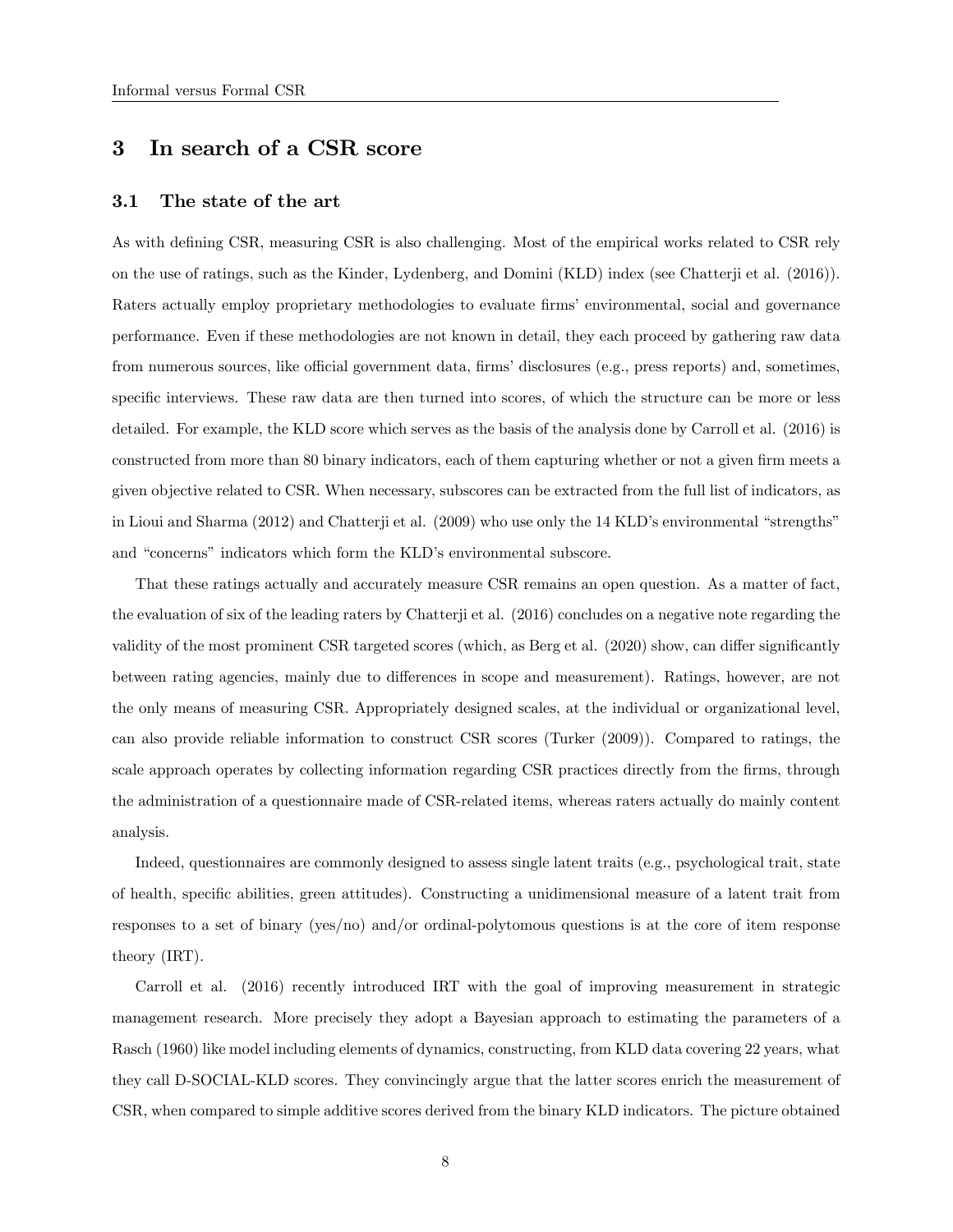from the D-SOCIAL-KLD score appears much more nuanced, especially when it comes to the assessment of Örmsí involvement in CSR over time. Carroll et al. (2016) however acknowledge that obtaining such a nuanced picture of firms' latent CSR trait comes at a cost: the Bayesian approach is computationally intensive, and thus may not pay off sufficiently in the case of single period data. Still, they call for further use of IRT models by researchers to advance measurement in strategic management research, notably in CSR.

Actually, IRT provides various models to construct a score that gives a unidimensional measure of the latent trait under study, from which the units (individuals, firms) of interest can be ordered. Some are parametric, like the Rasch (1960) model, initially developed for dichotomous items - questions, or oneparameter logistic model, and later extended to polytomous items (see Embretson and Reise, 2000), or the partial credit model ( Zheng and Rabe-Hesketh (2007)).

#### 3.2 A Mokken scale analysis of CSR practices

We retain here a non parametric approach: the Mokken scale analysis (MSA, Mokken, 1971). Indeed, the MSA is less demanding in terms of underlying assumptions than parametric models, and allows keeping more items to form the scale. Thus, the precision of the score constructed from the scale, simply by summing up the positive responses to the items forming the scale, is higher (Hardouin et al. (2011)). Note that both the Rasch model and the Mokken scale analysis can be seen as successors of the Guttman scaling technique (van Schuur (2003)). A set of binary items is said to form a perfect Guttman scale if a respondent who gives a positive response to a more difficult (i.e., with a high proportion of negative responses) item will also give a positive response to all items that are less difficult. In terms of CSR construct, this means that a Örm that claims to be involved in the less popular CSR-related activity, should also claim to be involved in all the other CSR-related (more popular) activities. Of course, empirical data sets show model (perfect Guttman scale) violations: a respondent who gives a positive response to a difficult item can give a negative response to an easier item. Such a violation is called a Guttman error. In short, MSA proceeds by assessing model violations through the comparison of actual Guttman errors and theoretical Guttman errors obtained under the assumption of independence between the responses to two different items. On the basis of this comparison, Loevinger coefficients are calculated, notably the Loevinger coefficient of scalability  $(H^S)$  which measures whether a set of items actually forms a scale, here denoted  $S$ . The following rule of thumb (Mokken (1971); van Schuur (2003)) applies: when  $H^S < 0.3$ , the scale is poor, when  $0.3 \leq H^S < 0.4$ , the scale is weak, when  $0.4 \leq H^S < 0.5$ , the scale is medium, and finally when  $0.5 \leq H^S$ , the scale is strong. MSA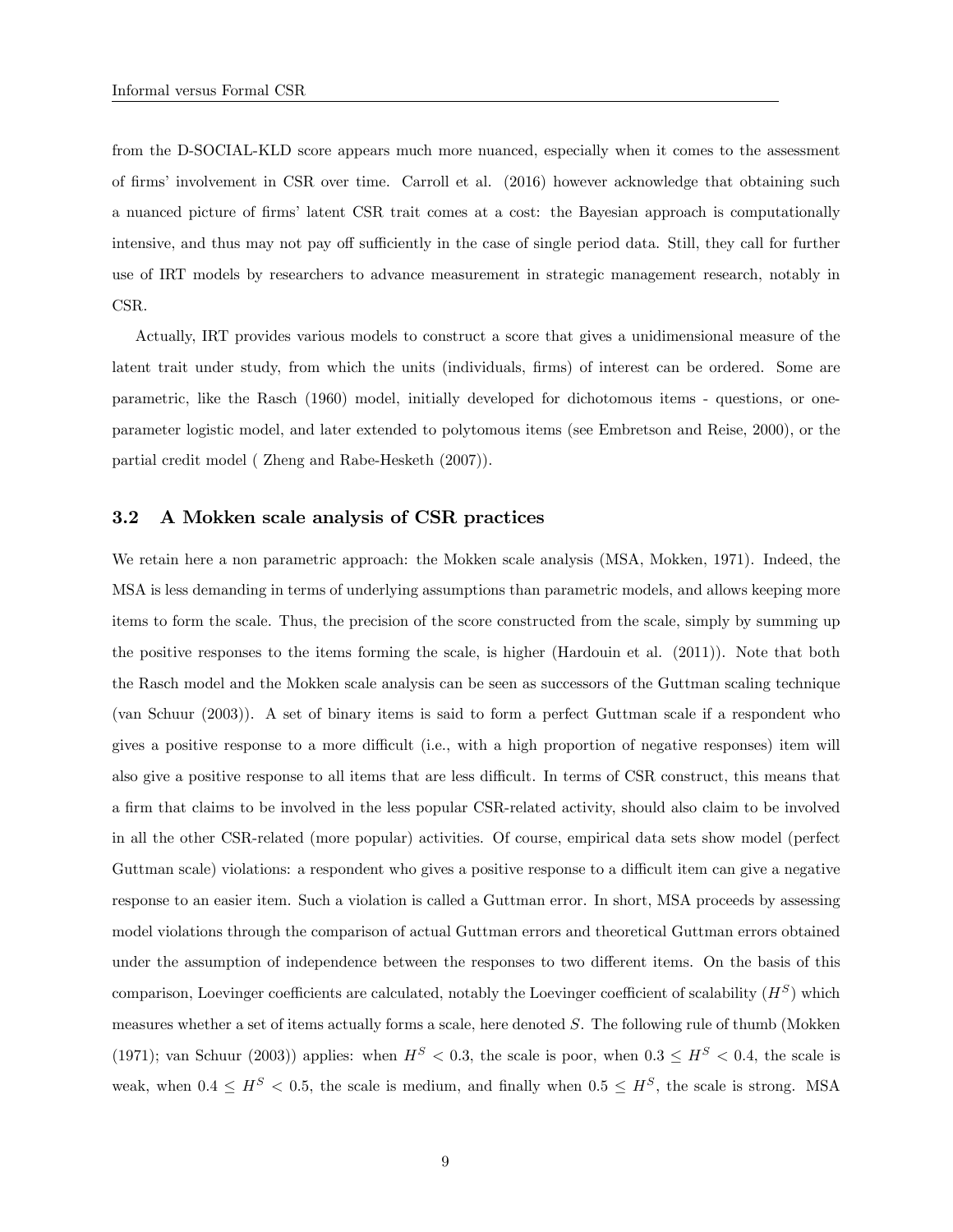has been widely used in human resources management literature, for example to measure high-involvement work practices (Zatzick and Iverson (2006)). Applying MSA to the 2011 survey data allows us to derive CSR scores for each of the CSR pillars.

#### 3.3 Pillar scores

The economic and societal pillar part of the survey comprises 15 binary questions, out of which 8 were found to form a weak scale  $(H^S = 0.38)$ . Regarding the social part of the survey, 21 binary questions were asked to the respondents. 18 were found to form a medium scale  $(H^S = 0.48)$ . Finally the environmental pillar was assessed through 8 items, which all form a strong scale  $(H<sup>S</sup> = 0.53).<sup>5</sup>$  The economic and societal score and the environmental score range both from 0 to 8, with the same median of 2, rather low, whereas the social score ranges from 0 to 18, with a median of 5.

|  |  |  |  |  | Table 3: CSR scores by industry |
|--|--|--|--|--|---------------------------------|
|--|--|--|--|--|---------------------------------|

|                                                   | Societal score |      |         | Social score |      |         | Environmental score |      |         |
|---------------------------------------------------|----------------|------|---------|--------------|------|---------|---------------------|------|---------|
|                                                   | Mean           | Std  | Min/Max | Mean         | Std  | Min/Max | Mean                | Std  | Min/Max |
| Mining and Quarrying                              | 1.88           | 1.82 | 0/8     | 5.56         | 4.05 | 0/16    | 3.56                | 1.80 | 1/8     |
| Manufacturing                                     | $1.60\,$       | 1.73 | 0/8     | 4.36         | 3.91 | 0/18    | 2.35                | 2.05 | 0/8     |
| Electricity, Gas, Steam                           | 3.34           | 1.89 | 0/8     | 8.21         | 4.26 | 1/18    | 4.44                | 1.69 | 1/8     |
| Water supply, sewerage, waste management          | 2.49           | 2.13 | 0/8     | 6.98         | 4.67 | 0/18    | 3.74                | 2.01 | 0/8     |
| Construction                                      | 2.00           | 1.74 | 0/8     | 3.78         | 3.44 | 0/18    | 1.79                | 1.80 | 0/8     |
| Wholesale and retail trade                        | 1.34           | 1.63 | 0/8     | 4.25         | 3.85 | 0/18    | 2.01                | 2.01 | 0/8     |
| Transportation and storage                        | 1.15           | 1.48 | 0/8     | 5.06         | 4.10 | 0/18    | 2.06                | 1.88 | 0/8     |
| Accommodation and food service activities         | 1.61           | 1.73 | 0/8     | 4.65         | 4.07 | 0/18    | 2.50                | 2.26 | 0/8     |
| Information and communication                     | 0.91           | 1.44 | 0/8     | 4.51         | 4.24 | 0/18    | 1.09                | 1.47 | 0/8     |
| Real estate activities                            | 1.54           | 1.70 | 0/8     | 4.36         | 4.54 | 0/18    | 1.80                | 2.12 | 0/8     |
| Professional, scientific and technical activities | 1.18           | 1.72 | 0/8     | 4.21         | 4.22 | 0/18    | 1.40                | 1.89 | 0/8     |
| Administration and support activities             | 1.68           | 1.88 | 0/8     | 4.99         | 4.33 | 0/18    | 1.99                | 2.12 | 0/8     |
| Other service activities                          | 1.32           | 1.56 | 0/7     | 3.92         | 3.61 | 0/18    | 1.51                | 1.85 | 0/7     |

Table 3 presents the mean scores by industry and their intra-industry distribution. The same sectors *i*Electricity, Gas, Steam" and *i*Water supply, sewerage, waste management", commonly identified as having significant impacts on the environment, have the highest average scores not only for the environmental pillar but also for the other two. Across industries, the environmental score is the more unequally distributed with a standard error equal to 50% of its industry average (38% for the economic and social score, and 26% for the social score).

Beyond the Loevinger scalability coefficients, the internal consistency of scales can be assessed by computing the associated Cronbach's  $\alpha$ . Again, the standards for what makes a good Cronbach's  $\alpha$  are not set in stone, but a value between 0.65 and 0.8 (or higher) is generally considered acceptable. The result for

<sup>&</sup>lt;sup>5</sup>The detail of the questions that form each score is given in the full questionnaire available in the Appendix.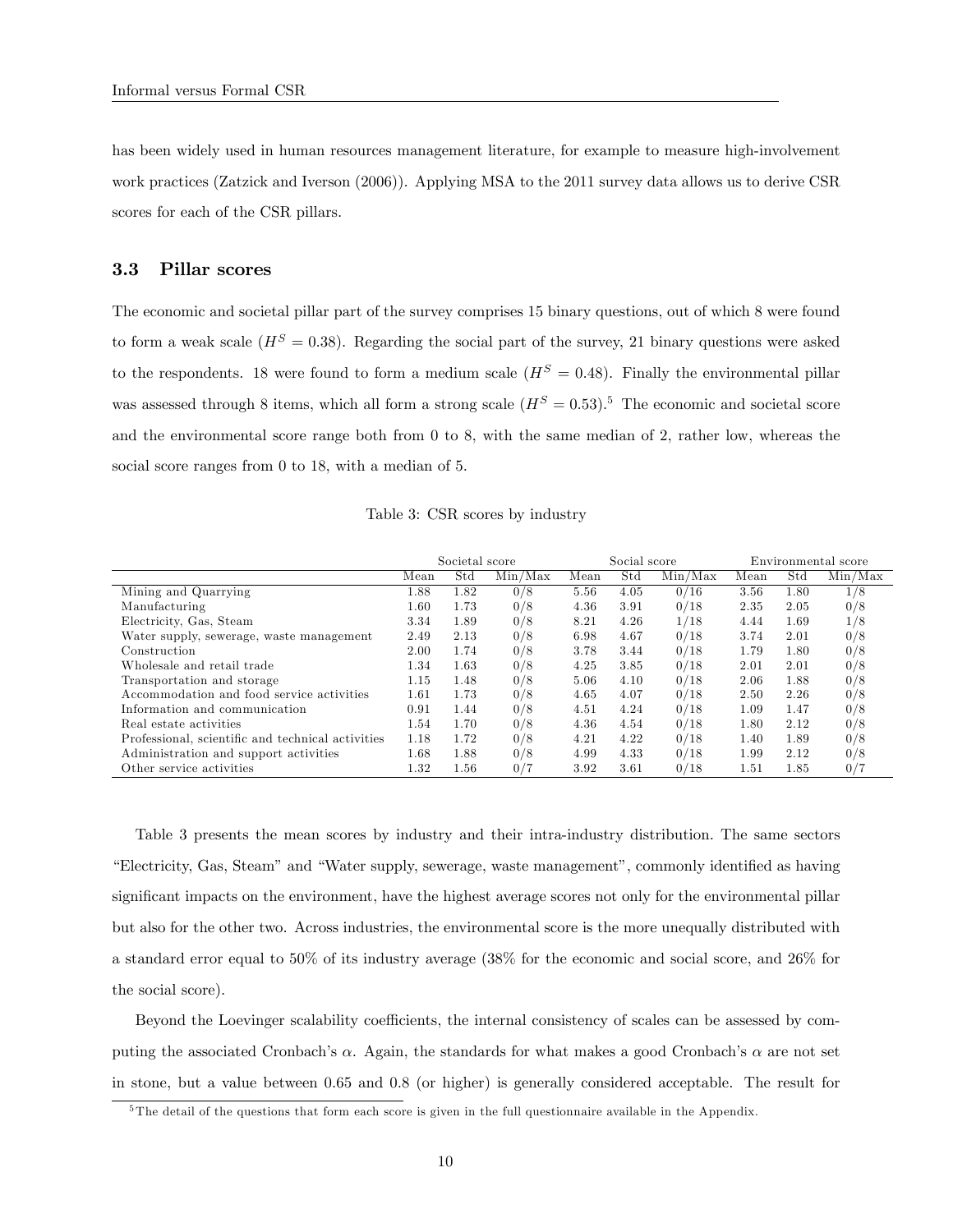each of the scales is respectively 0.76 for the economic and societal scale, 0.89 for the social scale and 0.79 for the environmental scale. Therefore, we can be confident in the internal consistency of the three scales, meaning that the related scores actually reflect the latent CSR traits underlying firms' involvement in the three pillars related activities.

We assess the external consistency of our scales by using the first question of the 2011 INSEE survey, which asked the respondents whether they "have ever heard about Corporate Social responsibility?". This question was not involved in the construction of any of the three scores. Indeed, we expect that firms claiming not to have ever heard about CSR score lower than the others. Table 4 shows clear evidence in support of our expectation, thus in support of external validity of the scores: for each of the three pillar scores, the difference in mean scores between firms claiming to have heard about CSR and firms claiming the opposite is significant and positive. If we take the mean score of the "do not know CSR" firms as a reference, the difference in percentage ranges from  $76\%$  (environmental score), to  $88\%$  (economic and societal, social scores).

|                             | Do not know CSR | Know CSR   |              |
|-----------------------------|-----------------|------------|--------------|
|                             | Mean score      | Mean score | Difference   |
| Economic and societal score | 1.13            | 2.12       | 0.99         |
|                             |                 |            | [0.97; 1.00] |
| Social score                | 3.23            | 6.09       | 2.86         |
|                             |                 |            | [2.82; 2.89] |
| Environmental score         | 1.54            | 2.71       | 1.17         |
|                             |                 |            | [1.14; 1.18] |

Table 4: Pillar scores - difference in means

95% confidence interval into brackets



Societal pillar score

 $\overline{\phantom{0}}$ 

Social pillar score

Environmental pillar score

Figure 1: CSR pillar scores distributions

Actually, the scores do not only differ in mean, but also in their distributions. For example, Figure 1 depicts the three pillar scores for firms that "do not know CSR" (meaning firms claiming not to have ever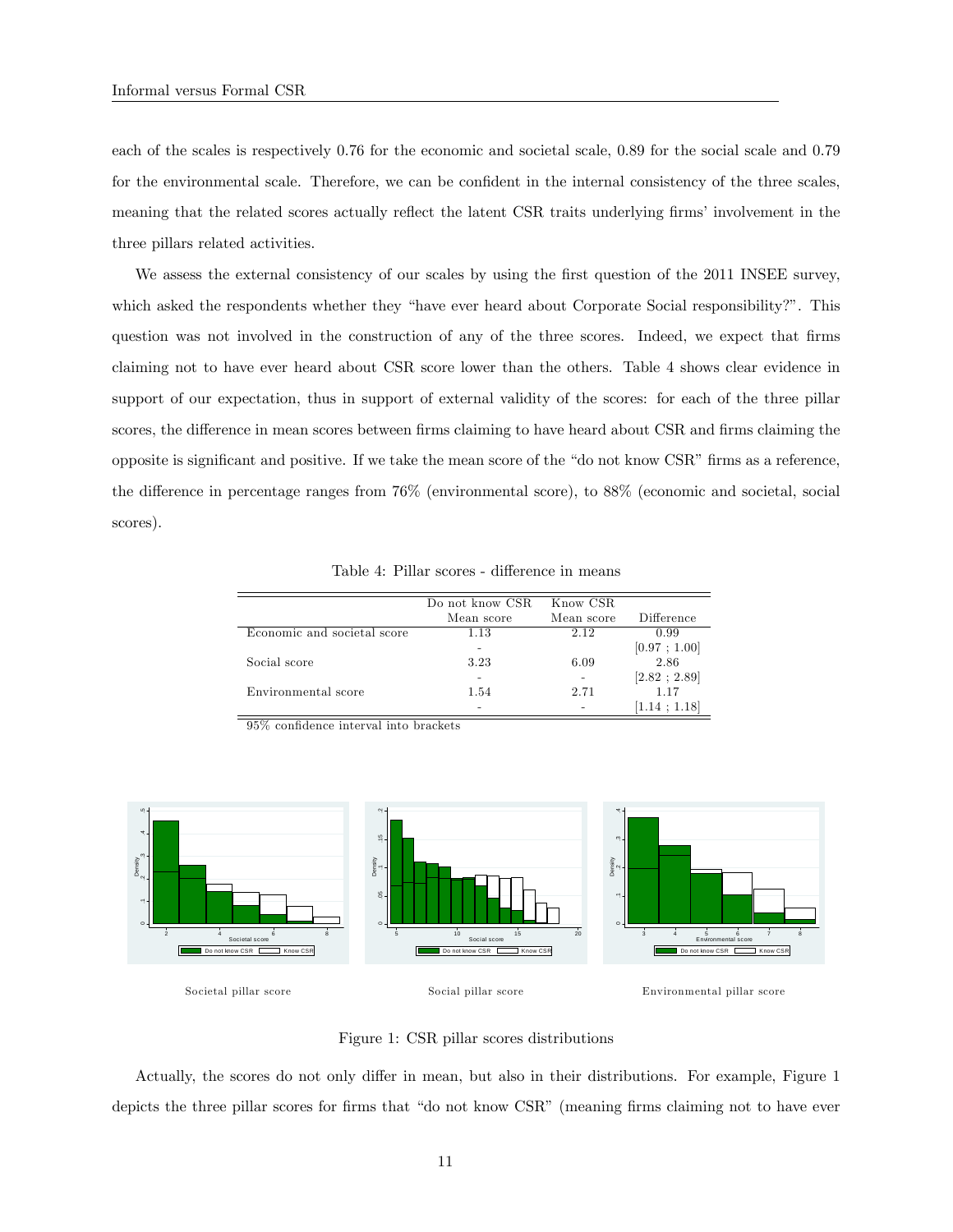heard about CSR) and for those that "know CSR". Clearly, the distribution of each of these score for the latter group of firms shifts to the right, showing evidence in favor to the external validity of the score.

While acknowledging that a rigorous assessment of the three scores would require appropriate in-depth analysis, we consider to have collected sufficient evidence to be reasonably confident in their external validity.

In addition, Table 5 reports the Spearman rank-correlation coefficients between the three scores, along with  $95\%$  confidence intervals<sup>6</sup>. Remember that the Spearman rank-correlation coefficients measure the statistical dependence between the ranking of two variables, here two ordinal variables, and assess the strength and direction of the monotonic relationship between these two variables.<sup>7</sup>

|                             | Do not know CSR             |                |                     |  |  |  |
|-----------------------------|-----------------------------|----------------|---------------------|--|--|--|
|                             | Economic and societal score | Social score   | Environmental score |  |  |  |
| Economic and societal score |                             |                |                     |  |  |  |
|                             |                             |                |                     |  |  |  |
| Social score                | 0.296                       |                |                     |  |  |  |
|                             | [0.266:0.327]               |                |                     |  |  |  |
| Environmental score         | 0.439                       | 0.409          |                     |  |  |  |
|                             | [0.411; 0.465]              | [0.381; 0.437] |                     |  |  |  |
|                             |                             | Know CSR       |                     |  |  |  |
| Economic and societal score |                             |                |                     |  |  |  |
|                             |                             |                |                     |  |  |  |
| Social score                | 0.502                       |                |                     |  |  |  |
|                             | [0.481; 0.521]              |                |                     |  |  |  |
| Environmental score         | 0.610                       | 0.467          |                     |  |  |  |
|                             | [0.593:0.627]               | [0.445:0.481]  |                     |  |  |  |

Table 5: Spearman rank-correlation coefficients

 $95\%$  confidence interval into brackets - Fisher's transformation

Again, a striking result emerging from Table 5 is that not only the point estimates of the Spearman rank-correlation coefficients differ in magnitude, but also that the 95 % confidence intervals do not overlap between the two groups of firms. The Spearman rank-correlation coefficients between the three pillar scores are systematically and significantly higher for the "know CSR" group than for the "do not know CSR" group. In any case, the Spearman rank-correlation coefficients are always positive, indicating that when one score increases, the other scores also increase. In terms of CSR-related activities, this means that involvement in each of the three pillars related activities goes hand in hand.

 $6$ The 95% confidence intervals are based on Fisher's transformation.

 $7$  Chatterji et al. (2016) also use Spearman rank-correlation coefficients in their effort to assess whether ratings provided by six well-known raters actually converge.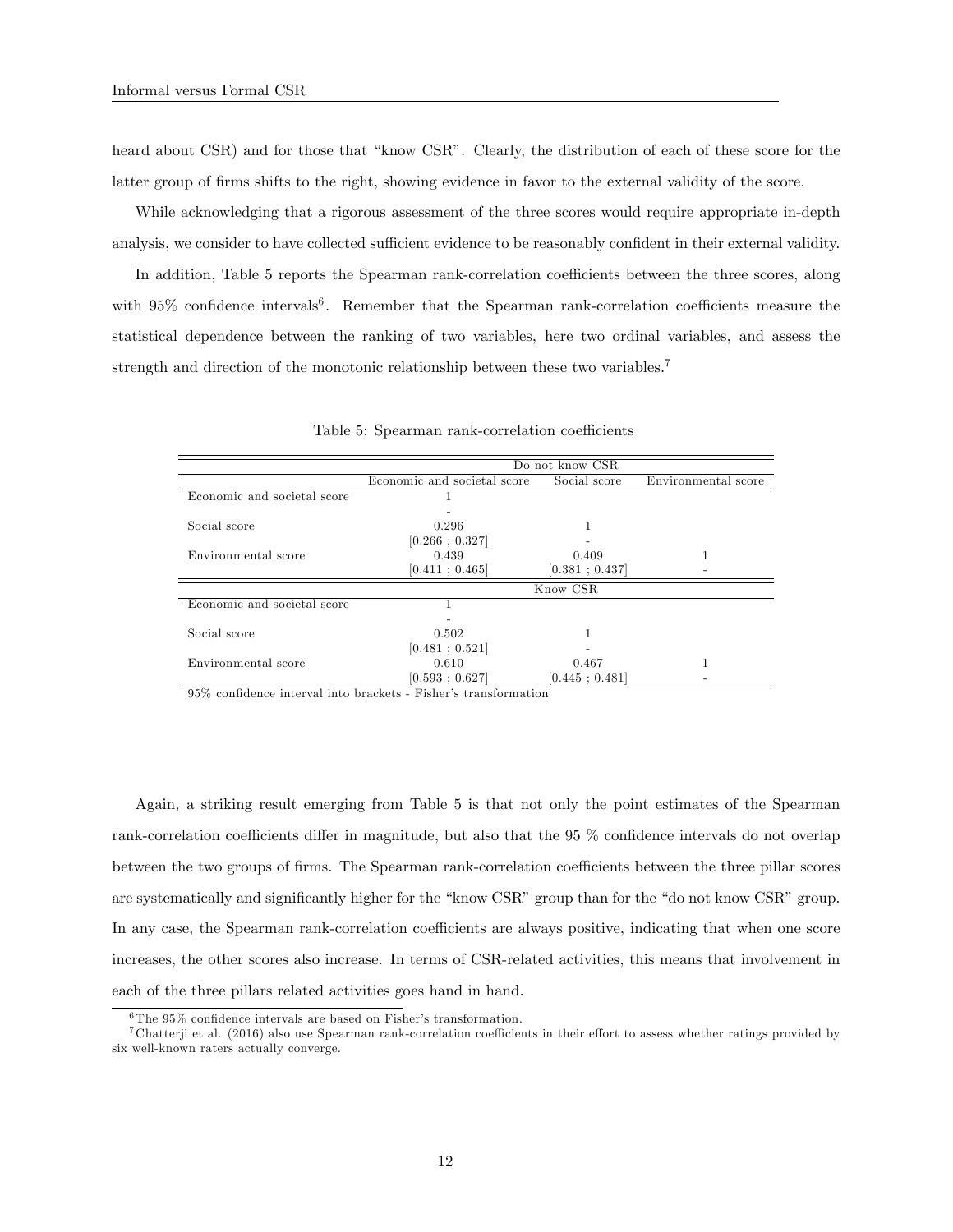### 3.4 Informal and formal CSR

In our data, we identify firms performing formal CSR, as defined by Russo and Tencati (2009), as firms answering that they implement CSR strategies. The main part of them have high scores, in general and on individual details, but some of them also seem to score badly at least for one pillar.

Among the other firms, we can distinguish two categories: firms that answered that they have never heard about CSR and firms that know the concept, or at least the word, but assert that they are not implementing any CSR strategy. Within these two categories, we consider that firms scoring above a given mean pillar score as performing *informal* CSR for the corresponding pillar.<sup>8</sup> Therefore, in view of subsequent estimations, we define three binary indicators (one for each pillar score) that take on the value of 1 when the firm scores above the mean, and 0 otherwise.

|                     |                | Know CSR             | Do not know CSR |       |
|---------------------|----------------|----------------------|-----------------|-------|
|                     |                | Do not implement CSR | Implement CSR   |       |
| Societal score      | Below the mean | 66.30                | 37.62           | 69.21 |
|                     | Above the mean | 33.70                | 62.38           | 30.79 |
| Social score        | Below the mean | 63.65                | 39.60           | 75.82 |
|                     | Above the mean | 36.35                | 60.40           | 24.18 |
| Environmental score | Below the mean | 73.87                | 41.59           | 73.71 |
|                     | Above the mean | 26.13                | 58.41           | 26.29 |

Table 6: Pillar scores

As can be seen from Table 6, firms that answered that they have not ever heard about CSR actually score under the mean, most of the time. But a significant percentage of them score above the mean: about  $31\%$ for the societal score,  $24\%$  for the social score and  $26\%$  for the environmental score. Likewise, among firms having heard about CSR, but stating they don't implement CSR strategies, a significant percentage scores above the mean (respectively, 34%, 36% and 26%). Note that the percentages (below the mean, above the mean) for firms which stated that they implement CSR strategies are reversed, as could be expected.

## 4 The drivers of informal vs formal CSR

#### 4.1 Size effects

According to Russo and Tencati (2009), the difference between *formal* and *informal* CSR is mostly explained by the size of the firms. Our data allow us to test this assumption in detail. To do so, we estimate three

<sup>&</sup>lt;sup>8</sup> Because our data were transmitted by the companies within the framework of a survey for statistical purposes only, with all the required guarantees of anonymity, we consider it unlikely that this reflects a strategic behavior of under-reporting, or brownwashing, as described by Kim and Lyon (2014) as well as by Lyon and Maxwell (2016).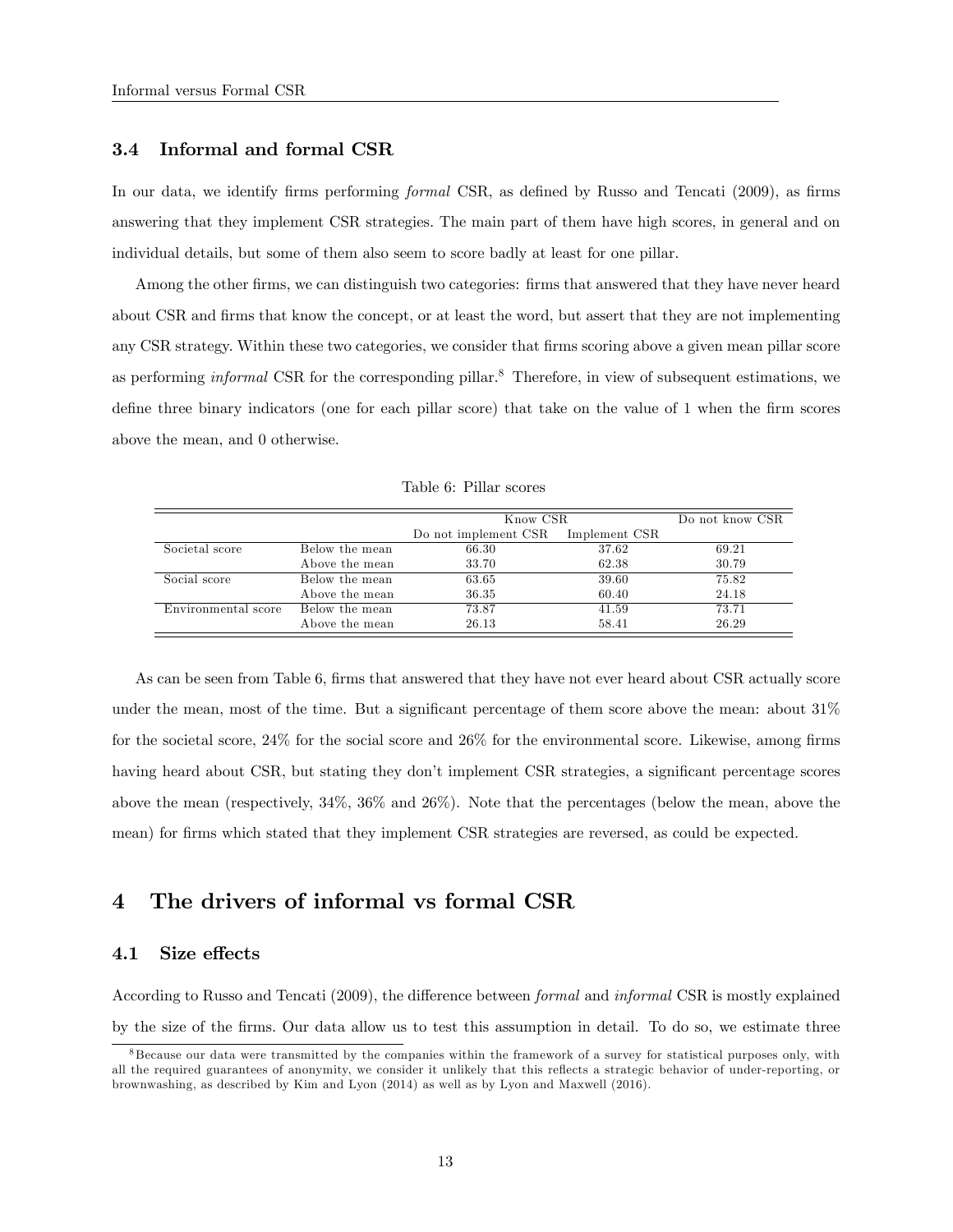simple probit models, to characterize the probability of implementing informal versus formal CSR. The results and the associated marginal effects are reported in Table 7.

|                          | Societal pillar   |             |             | Social pillar | Env. pillar |             |
|--------------------------|-------------------|-------------|-------------|---------------|-------------|-------------|
|                          | $\mathrm{Coefft}$ | Marg. eff.  | Coefft      | Marg. eff.    | $Co$ efft   | Marg. eff.  |
| Mining and Quarrying     | $0.853***$        | $0.309***$  | $0.593***$  | $0.224***$    | $0.973***$  | $0.355***$  |
|                          | (0.146)           | (0.053)     | (0.136)     | (0.051)       | (0.145)     | (0.053)     |
| Manufacturing            | $0.764***$        | $0.276***$  | $0.453***$  | $0.171***$    | $0.758***$  | $0.276***$  |
|                          | (0.126)           | (0.046)     | (0.116)     | (0.044)       | (0.128)     | (0.047)     |
| Water Supply, Sewerage   | $0.568***$        | $0.206***$  | $0.296*$    | $0.112*$      | $0.655***$  | $0.239***$  |
|                          | (0.133)           | (0.048)     | (0.123)     | (0.046)       | (0.134)     | (0.049)     |
| Construction             | $1.039***$        | $0.376***$  | $0.436***$  | $0.164***$    | $0.633***$  | $0.231***$  |
|                          | (0.126)           | (0.046)     | (0.116)     | (0.044)       | (0.129)     | (0.047)     |
| Wholesale                | $0.796***$        | $0.288***$  | $0.655***$  | $0.247***$    | $0.828***$  | $0.302***$  |
|                          | (0.126)           | (0.046)     | (0.116)     | (0.044)       | (0.128)     | (0.047)     |
| Transportation           | $0.608***$        | $0.220***$  | $0.634***$  | $0.239***$    | $0.711***$  | $0.259***$  |
|                          | (0.127)           | (0.046)     | (0.117)     | (0.044)       | (0.129)     | (0.047)     |
| Accommodation            | $0.685***$        | $0.248***$  | $0.531***$  | $0.200***$    | $0.845***$  | $0.308***$  |
|                          | (0.127)           | (0.046)     | (0.116)     | (0.044)       | (0.129)     | (0.047)     |
| Information              | 0.228             | 0.083       | $0.395***$  | $0.149***$    | $-0.138$    | $-0.050$    |
|                          | (0.129)           | (0.047)     | (0.118)     | (0.044)       | (0.133)     | (0.048)     |
| Real estate              | $0.605***$        | $0.219***$  | $0.667***$  | $0.252***$    | $0.587***$  | $0.214***$  |
|                          | (0.132)           | (0.048)     | (0.120)     | (0.045)       | (0.135)     | (0.049)     |
| Professional, scientific | 0.142             | 0.051       | 0.092       | 0.035         | 0.054       | 0.020       |
|                          | (0.127)           | (0.046)     | (0.116)     | (0.044)       | (0.129)     | (0.047)     |
| Administration           | $0.597***$        | $0.216***$  | $0.539***$  | $0.203***$    | $0.549***$  | $0.200***$  |
|                          | (0.127)           | (0.046)     | (0.116)     | (0.044)       | (0.129)     | (0.047)     |
| Other service            | $0.853***$        | $0.309***$  | $0.388**$   | $0.147**$     | $0.651***$  | $0.237***$  |
|                          | (0.132)           | (0.048)     | (0.125)     | (0.047)       | (0.136)     | (0.049)     |
| $20 - 49$                | $-0.359***$       | $-0.130***$ | $-0.178***$ | $-0.067***$   | $-0.242***$ | $-0.088***$ |
|                          | (0.011)           | (0.004)     | (0.011)     | (0.004)       | (0.011)     | (0.004)     |
| $50 - 249$               | $-0.713***$       | $-0.258***$ | $-0.114***$ | $-0.043***$   | $-0.498***$ | $-0.182***$ |
|                          | (0.014)           | (0.005)     | (0.013)     | (0.005)       | (0.014)     | (0.005)     |
| $250 - 499$              | $-1.141***$       | $-0.413***$ | $-0.473***$ | $-0.179***$   | $-0.901***$ | $-0.328***$ |
|                          | (0.036)           | (0.013)     | (0.029)     | (0.011)       | (0.034)     | (0.012)     |
| $500+$                   | $-1.477***$       | $-0.534***$ | $-0.931***$ | $-0.351***$   | $-1.314***$ | $-0.479***$ |
|                          | (0.044)           | (0.016)     | (0.037)     | (0.014)       | (0.043)     | (0.016)     |
| Constant                 | $-0.590***$       |             | $-0.626***$ |               | $-0.694***$ |             |
|                          | (0.126)           |             | (0.115)     |               | (0.128)     |             |
| Observations             | 5869              |             | 6327        |               | 5899        |             |

Table 7: Probability of implementing informal CSR vs formal CSR

Standard errors in parentheses

\*  $p < 0.05$ , \*\*  $p < 0.01$ , \*\*\*  $p < 0.001$ 

Keeping in mind that the reference industry is "Electricity, Gas, Steam", whereas the reference size is "10" - 19 employees", the marginal effects show some interesting results. For most of the industries, the probability of implementing informal CSR is higher, compared to the reference industry. The most important effect on the probability of implementing informal CSR versus formal CSR is found for the "Mining and Quarrying" sector for the environmental pillar, for the "Construction" sector for the economic and societal pillar and for the "Real estate" sectors. These three sectors are among those least well informed about CSR (Table 1), but this does not explain everything, since a significant effect on the likelihood of doing informal rather than formal CSR is demonstrated for the "Water supply" sector, which is nevertheless mostly informed, but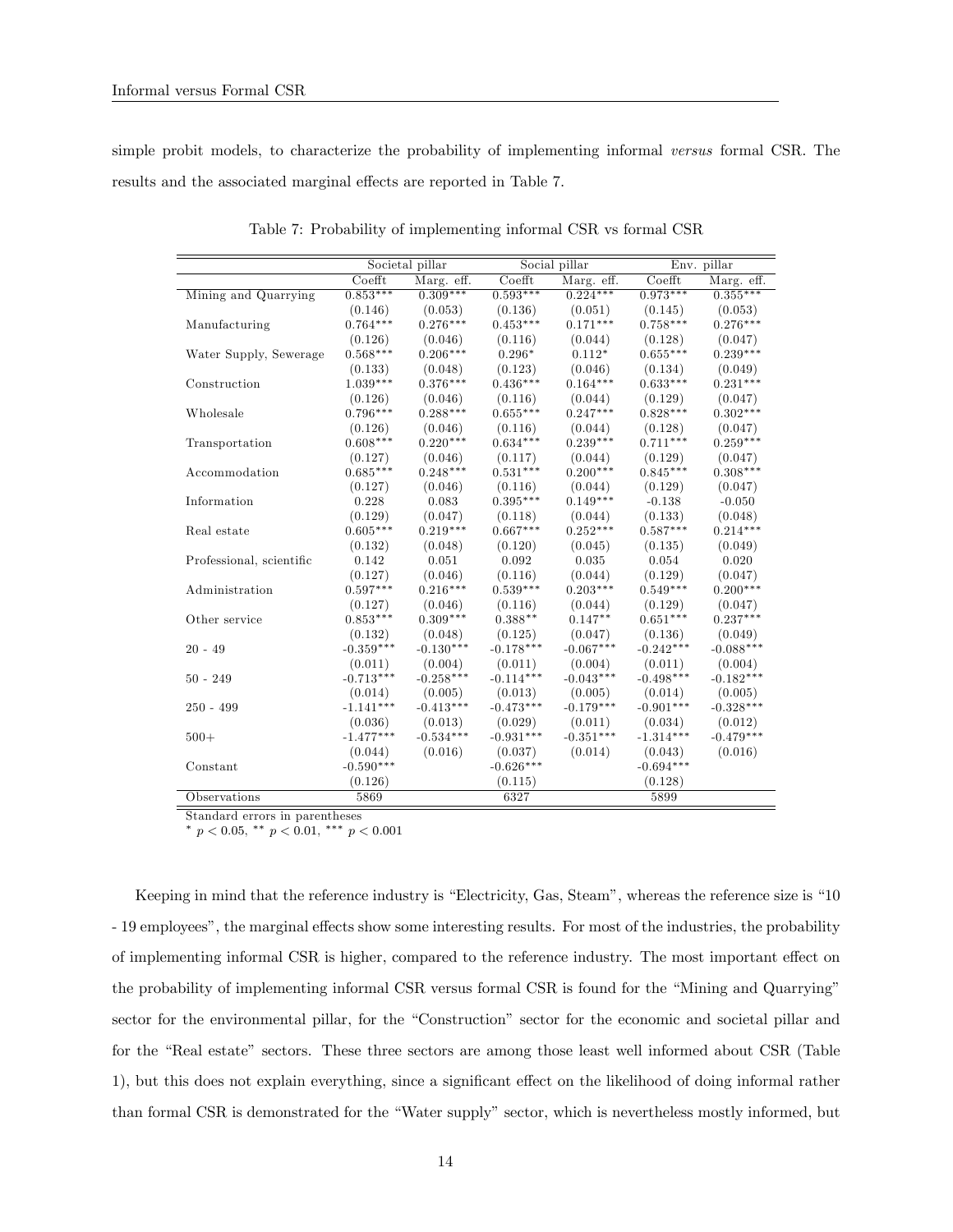les than "Electricity, Gas, Steam".

The size effect is found to be very clear: from Table 7, the probability of implementing informal CSR decreases monotonically with the firms' size. This effect is more pronounced for the environmental pillar than for the social pillar, but less than for the economic and societal pillar, whatever the size category considered. There is a large difference between large firms and very small ones: for firms with more than 500 employees, the probability of implementing informal CSR actions related to the societal pillar is 0.53 probability points lower than for firms with 10 to 19 employees. The difference is of 0.35 probability points for the social pillar and 0.48 for the environmental pillar. But this difference already appears between small and medium size firms: 0.13 points for the societal pillar  $(0.07/0.09$  for the social/environmental pillars) for firms with 20-49 employees. Note that we did not find any significant interaction effects between size and industry.

#### 4.2 Stating or not stating to implement CSR

Baumann-Pauly et al. (2013) argue that "small firms possess several organizational characteristics that are favorable for promoting the internal implementation of CSR-related practices in core business functions, but constrain external communication and reporting about CSR. In contrast, large firms possess several characteristics that are favorable for promoting external communication and reporting about CSR, but at the same time constrain internal implementationî.

We test this hypothesis by studying further the size impact on commitment to CSR, now focusing on firms stating that they have heard about CSR. These firms were asked whether they are implementing CSR. strategies (implementing CSR-related actions). Of course, we expect that firms stating that they implement CSR (hereafter S-CSR Örms, for stating CSR Örms) score higher than the others (NS-CSR Örms, for not stating CSR). Given our previous results, we also expect that scores increase with size. What is not clear, however, is whether the size effect is similar for S-CSR firms and NS-CSR firms. To explore this question, we estimate Negative Binomial models, as our dependent variables (the pillar scores) can be considered as count data variables.<sup>9</sup> We introduce interaction variables between size and the binary indicator coding S-CSR firms (variable  $S - CSR$  in Table 8 that reports also the associated marginal effects).

As above, the size effect is clear: the effect of the size on the score is significantly positive, and increases with size. Moreover S-CSR firms score higher than NS-CSR firms. For example, the mean social score for S-CSR firms is about 1.74 points higher than the same score for NS-CSR-firms and the relative effect is much more significant for the environmental score  $(1.36 \text{ compared to a median value equal to } 2)$ . All the

<sup>9</sup> Chatterji et al. (2009) also estimate count data models (Poisson and Negative Binomial) in their assessment of the KLD environmental rating.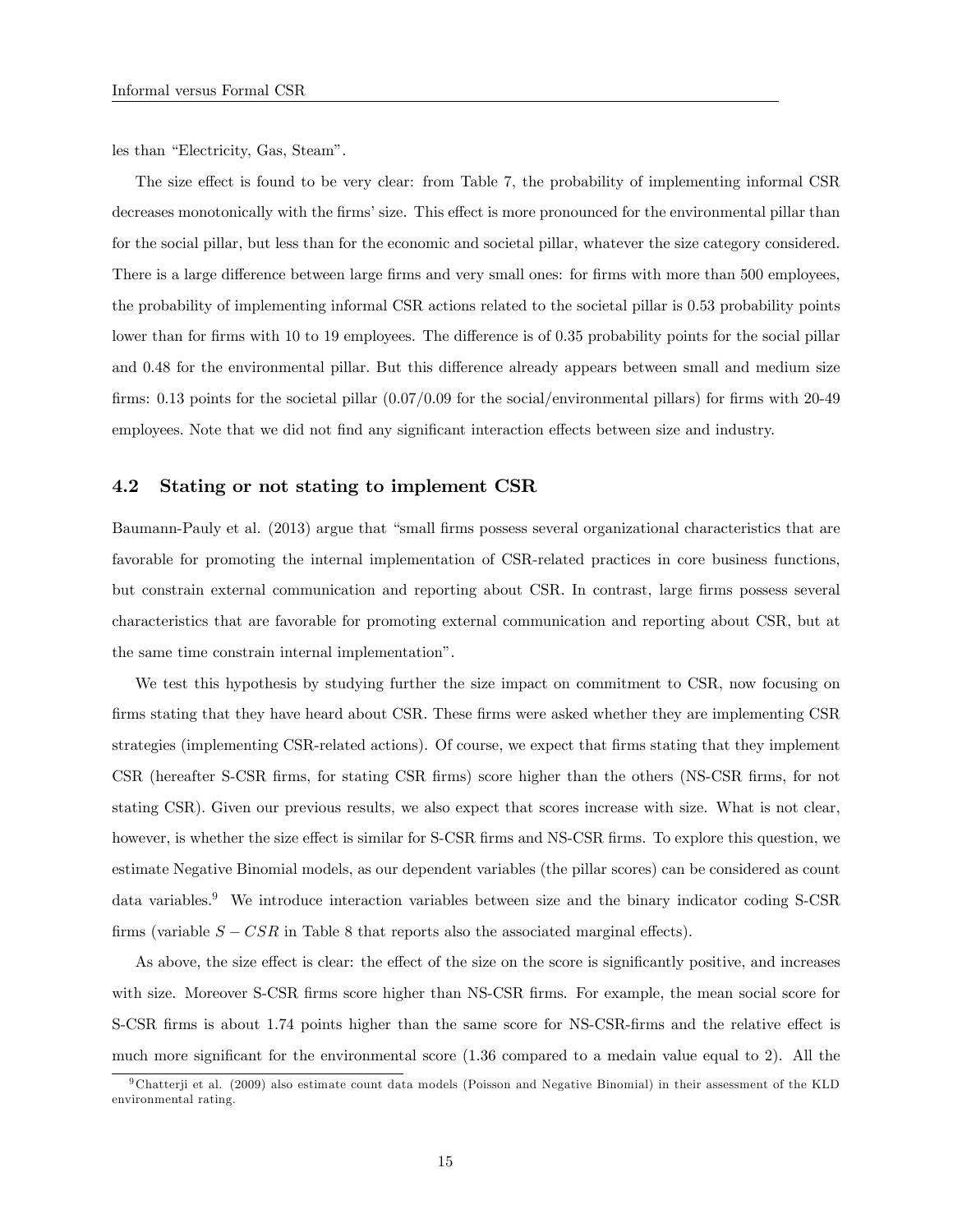|                          | Societal score |             |             | Social score | Env. score  |             |  |
|--------------------------|----------------|-------------|-------------|--------------|-------------|-------------|--|
|                          | Coefft         | Marg. eff.  | $Co$ efft   | Marg. eff.   | Coefft      | Marg. eff.  |  |
| Mining and Quarrying     | $-0.122$       | $-0.259$    | $-0.336***$ | $-2.048***$  | $-0.194**$  | $-0.526**$  |  |
|                          | (0.088)        | (0.187)     | (0.076)     | (0.466)      | (0.072)     | (0.195)     |  |
| Manufacturing            | $-0.361***$    | $-0.769***$ | $-0.299***$ | $-1.822***$  | $-0.361***$ | $-0.980***$ |  |
|                          | (0.068)        | (0.145)     | (0.059)     | (0.361)      | (0.056)     | (0.151)     |  |
| Water Supply, Sewerage   | $-0.108$       | $-0.229$    | $-0.018$    | $-0.108$     | $-0.231***$ | $-0.626***$ |  |
|                          | (0.073)        | (0.156)     | (0.063)     | (0.386)      | (0.060)     | (0.163)     |  |
| Construction             | $-0.049$       | $-0.105$    | $-0.186**$  | $-1.132**$   | $-0.483***$ | $-1.309***$ |  |
|                          | (0.068)        | (0.145)     | (0.059)     | (0.362)      | (0.056)     | (0.152)     |  |
| Wholesale                | $-0.411***$    | $-0.876***$ | $-0.206***$ | $-1.258***$  | $-0.481***$ | $-1.305***$ |  |
|                          | (0.068)        | (0.145)     | (0.059)     | (0.361)      | (0.056)     | (0.151)     |  |
| Transportation           | $-0.660***$    | $-1.404***$ | $-0.129*$   | $-0.785*$    | $-0.528***$ | $-1.434***$ |  |
|                          | (0.069)        | (0.148)     | (0.060)     | (0.365)      | (0.057)     | (0.154)     |  |
| Accommodation            | $-0.131$       | $-0.278$    | 0.014       | 0.085        | $-0.246***$ | $-0.669***$ |  |
|                          | (0.069)        | (0.147)     | (0.060)     | (0.364)      | (0.056)     | (0.153)     |  |
| Information              | $-0.688***$    | $-1.464***$ | $-0.174**$  | $-1.062**$   | $-0.997***$ | $-2.704***$ |  |
|                          | (0.070)        | (0.150)     | (0.060)     | (0.367)      | (0.058)     | (0.157)     |  |
| Real estate              | $-0.304***$    | $-0.646***$ | $-0.436***$ | $-2.659***$  | $-0.577***$ | $-1.565***$ |  |
|                          | (0.072)        | (0.154)     | (0.062)     | (0.381)      | (0.060)     | (0.162)     |  |
| Professional, scientific | $-0.517***$    | $-1.100***$ | $-0.208***$ | $-1.267***$  | $-0.782***$ | $-2.121***$ |  |
|                          | (0.069)        | (0.146)     | (0.059)     | (0.362)      | (0.056)     | (0.153)     |  |
| Administration           | $-0.254***$    | $-0.540***$ | $-0.097$    | $-0.594$     | $-0.522***$ | $-1.416***$ |  |
|                          | (0.069)        | (0.147)     | (0.060)     | (0.364)      | (0.056)     | (0.153)     |  |
| Other service            | $-0.871***$    | $-1.855***$ | $-0.290***$ | $-1.771***$  | $-0.940***$ | $-2.552***$ |  |
|                          | (0.079)        | (0.169)     | (0.065)     | (0.396)      | (0.065)     | (0.177)     |  |
| $20 - 49$                | $-0.107***$    | $0.242***$  | $0.141***$  | $1.023***$   | $0.154***$  | $0.492***$  |  |
|                          | (0.019)        | (0.017)     | (0.013)     | (0.035)      | (0.016)     | (0.018)     |  |
| $50 - 249$               | $0.229***$     | $0.776***$  | $0.749***$  | $4.079***$   | $0.526***$  | $1.063***$  |  |
|                          | (0.023)        | (0.023)     | (0.015)     | (0.057)      | (0.018)     | (0.024)     |  |
| $250 - 499$              | $0.455***$     | $1.374***$  | $0.948***$  | $6.285***$   | $0.639***$  | $1.656***$  |  |
|                          | (0.059)        | (0.058)     | (0.041)     | (0.165)      | (0.048)     | (0.061)     |  |
| $500+$                   | $0.529***$     | $2.061***$  | $1.095***$  | $7.813***$   | $0.630***$  | $2.043***$  |  |
|                          | (0.081)        | (0.074)     | (0.056)     | (0.222)      | (0.068)     | (0.074)     |  |
| $S-CSR$                  | $0.528***$     | $1.194***$  | $0.336***$  | $1.737***$   | $0.612***$  | $1.366***$  |  |
|                          | (0.013)        | (0.015)     | (0.010)     | (0.040)      | (0.012)     | (0.017)     |  |
| 20 - 49 $\times$ S-CSR   | $0.284***$     |             | $0.080***$  |              | $0.057**$   |             |  |
|                          | (0.022)        |             | (0.015)     |              | (0.018)     |             |  |
| $50 - 249 \times S-CSR$  | $0.164***$     |             | $-0.138***$ |              | $-0.164***$ |             |  |
|                          | (0.025)        |             | (0.018)     |              | (0.021)     |             |  |
| 250 - 499 $\times$ S-CSR | $0.147*$       |             | $-0.099*$   |              | $-0.096$    |             |  |
|                          | (0.062)        |             | (0.044)     |              | (0.050)     |             |  |
| $500+ \times S-CSR$      | $0.294***$     |             | $-0.119*$   |              | 0.031       |             |  |
|                          | (0.083)        |             | (0.059)     |              | (0.070)     |             |  |
| Constant                 | $0.502***$     |             | $1.450***$  |              | $0.808***$  |             |  |
|                          | (0.069)        |             | (0.059)     |              | (0.056)     |             |  |
| $ln(\alpha)$             | $-1.334***$    |             | $-1.228***$ |              | $-1.796***$ |             |  |
|                          | (0.019)        |             | (0.010)     |              | (0.022)     |             |  |
| Observations             | 5345           |             | 5345        |              | 5345        |             |  |

Table 8: CSR knowledge, action and size effect - Accounting for interaction effects

Standard errors in parentheses

\*  $p < 0.05$ , \*\*  $p < 0.01$ , \*\*\*  $p < 0.001$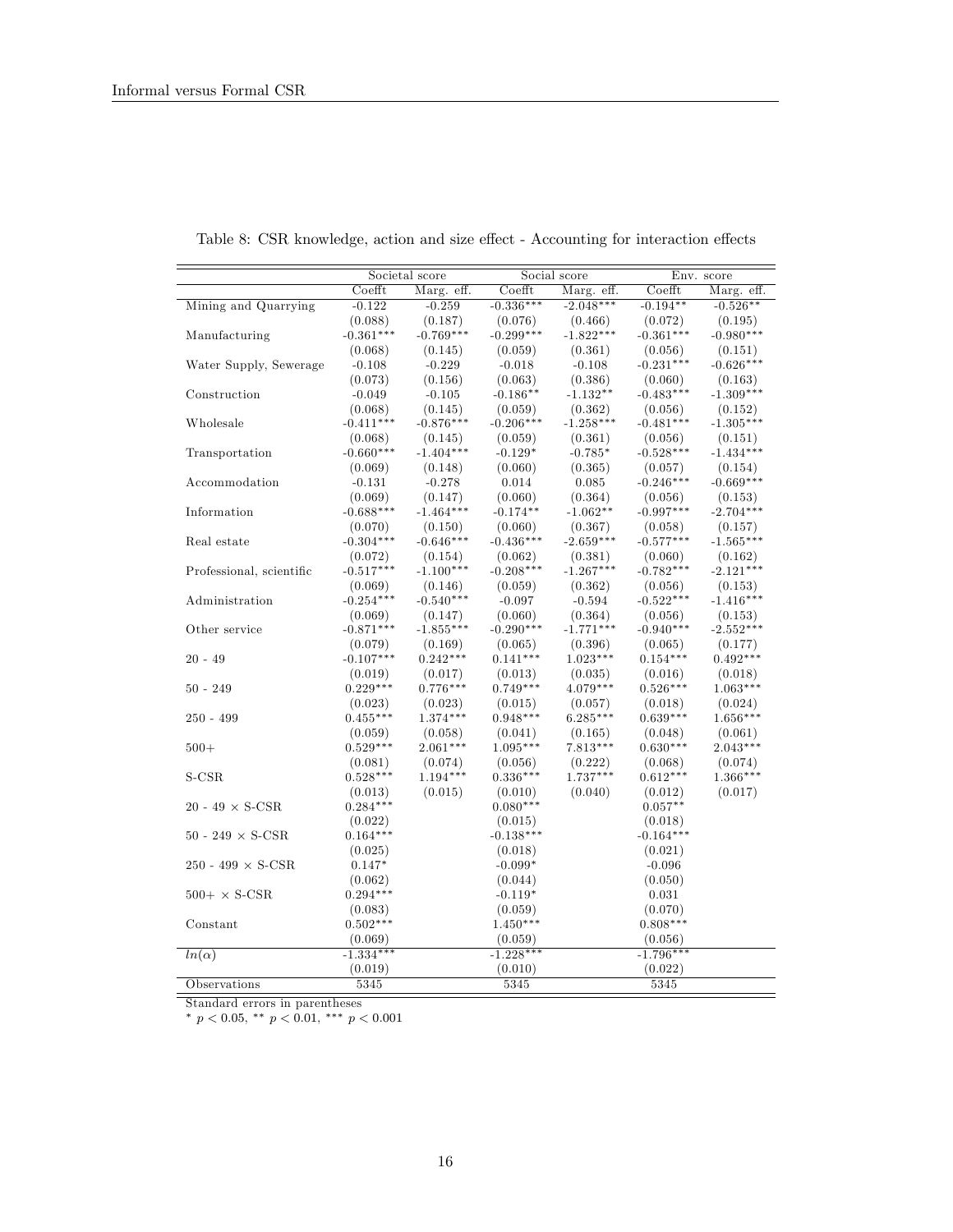sectors perform less than the reference sector "Electricity, Gas, Steam" with some sectoral differences, and also some differences by pillar. For the societal and environmental pillar, the worst performance is found for the "Information" sector, whereas the "bad" sector is "Real estate" for the social pillar. Regarding the interaction effects, Table 8 provide some contrasted results. Indeed some of the interaction effects are found to be significant, sometimes with opposite signs for different size categories. Compared with NS-CSR firms with 20 to 49 employees, S-CSR firms with 20 to 49 employees score higher for each pillar, exhibiting actual higher involvement in each of the pillar related CSR activities. For S-CSR firms with 50 to 249 employees, the behavior appears more heterogeneous: these firms perform better for the societal related CSR activities, but do worse for the two other pillars related activities.

#### 4.3 To have or not to have a CSR department

The 2011 INSEE survey enables to test whether some organizational features of the Örms have an impact on their CSR scores. For example, Murillo and Lozano (2006) argue that large companies are much closer to the generic discourse of CSR, given that CSR is the responsibility of a department that gives shape and contents to the concept through the creation of routines and procedures. Notably, S-CSR firms were asked whether or not they have a CSR department. Again, we expect that S-CSR firms having a CSR department score higher than S-CSR firms not having a CSR department. However, does the effect of having a CSR department on scores vary with size? Estimating Negative Binomial models with interactions effects with a variable coding the presence of a CSR department (variable  $CSR\;Depth$  in Table 9), we find evidence that this is the case.

Industry fixed effects are omitted from the table but they show that no sector has higher scores than the  $r$ eference  $\mathrm{sector}^{10}$ .

The marginal effects in Table 9 still show clear size effects. Having a CSR department is associated with a higher pillar score, ranging from 1.77 points to 2.84 points, depending on the pillar. However, the effect of having a CSR department is more subtle than it could appear at Örst sight. Indeed, some interaction effects are found to be significant in Table 9. The effect of having a CSR department is actually greater for firms with 20 to 49 employees (positive and significant interaction effect, except for the social score), than for firms with more than  $500+$  (negative and significant interaction effect). Thus, the return of creating a CSR department is always positive, but seems to be even more important for small size firms.

 $^{10}\mathrm{Complete}$  results are available from the authors.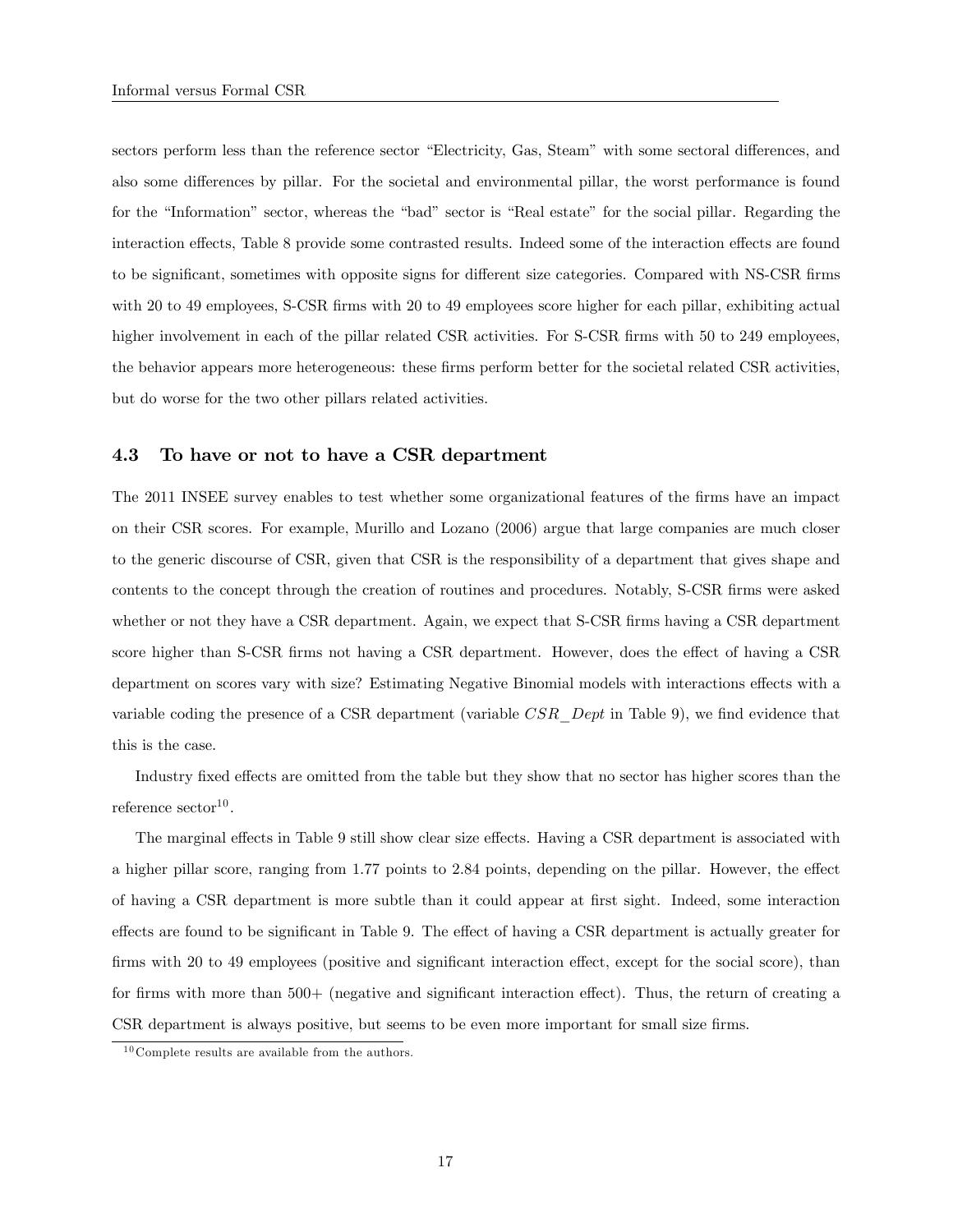|                                   |             | Societal score |             | Social score          | Env. score  |            |  |
|-----------------------------------|-------------|----------------|-------------|-----------------------|-------------|------------|--|
|                                   | Coefft      | Marg. eff.     | Coefft      | Marg. eff.            | Coefft      | Marg. Eff. |  |
| $20 - 49$                         | $0.127***$  | $0.400***$     | $0.199***$  | $1.\overline{180***}$ | $0.188***$  | $0.586***$ |  |
|                                   | (0.010)     | (0.022)        | (0.008)     | (0.044)               | (0.008)     | (0.023)    |  |
| $50 - 249$                        | $0.323***$  | $0.767***$     | $0.603***$  | $3.827***$            | $0.313***$  | $0.915***$ |  |
|                                   | (0.011)     | (0.027)        | (0.009)     | (0.061)               | (0.009)     | (0.027)    |  |
| $250 - 499$                       | $0.480***$  | $1.240***$     | $0.838***$  | $6.069***$            | $0.476***$  | $1.479***$ |  |
|                                   | (0.022)     | (0.060)        | (0.017)     | (0.162)               | (0.018)     | (0.061)    |  |
| $500+$                            | $0.686***$  | $1.926***$     | $0.977***$  | $7.611***$            | $0.593***$  | $1.928***$ |  |
|                                   | (0.023)     | (0.076)        | (0.019)     | (0.203)               | (0.019)     | (0.073)    |  |
| CSR Dept                          | $0.524***$  | $1.785***$     | $0.456***$  | $2.841***$            | $0.490***$  | $1.773***$ |  |
|                                   | (0.022)     | (0.040)        | (0.018)     | (0.080)               | (0.018)     | (0.039)    |  |
| 20 - 49 $\times$ CSR Dept         | $0.220***$  |                | 0.047       |                       | $0.060**$   |            |  |
|                                   | (0.028)     |                | (0.024)     |                       | (0.023)     |            |  |
| $50 - 249 \times \text{CSR}$ Dept | $-0.050$    |                | $-0.244***$ |                       | $-0.083***$ |            |  |
|                                   | (0.028)     |                | (0.024)     |                       | (0.023)     |            |  |
| 250 - 499 $\times$ CSR Dept       | $-0.068$    |                | $-0.315***$ |                       | $-0.174***$ |            |  |
|                                   | (0.041)     |                | (0.035)     |                       | (0.033)     |            |  |
| $500+ \times$ CSR Dept            | $-0.166***$ |                | $-0.380***$ |                       | $-0.257***$ |            |  |
|                                   | (0.038)     |                | (0.033)     |                       | (0.032)     |            |  |
| Constant                          | $0.900***$  |                | $1.673***$  |                       | $1.243***$  |            |  |
|                                   | (0.062)     |                | (0.054)     |                       | (0.049)     |            |  |
| $ln(\alpha)$                      | $-1.831***$ |                | $-1.568***$ |                       | $-2.730***$ |            |  |
|                                   | (0.028)     |                | (0.013)     |                       | (0.046)     |            |  |
| Observations                      | 4410        |                | 4410        |                       | 4410        |            |  |

Table 9: CSR department and size effect - Accounting for interaction effects

Standard errors in parentheses

\*  $p < 0.05$ , \*\*  $p < 0.01$ , \*\*\*  $p < 0.001$ 

## 4.4 Pressure from NGOs and CSR scores

We now explore the effect of pressure exerted by non-governmental organizations (NGOs) attacks on CSR scores. In particular, we would like to test the hypothesis that NGOs' attacks, which target large companies, could have both a direct effect on large firms and a crowding-in effect on smaller firms in the same industry. For this purpose we have matched the data from our main database with data from the Sigwatch database, that lists for the period 2010-2015, all campaigns by NGOs in 103 different countries, against multinational firms (Koenig (2017), Hatte and Koenig (2018)). We extract from Sigwatch data the number of NGOs' attacks of French companies by industry for the years 2010 and 2011: 138 attacks in two years mostly focused on environmental issues (96%). We then measure the intensity of attacks by industry as the ratio between the number of attacks and the number of large companies (more than 500 employees) of each industry. The corresponding ratio (variable *attack intens*) ranges from 0 to 5 (see Table 10), as one firm may be the target of several attacks.

This ratio is interacted with firms size; the idea here is to analyze possible crowding-in effects. Table 11 shows how the size effect is modulated by the intensity of the attacks. As earlier, the dependent variable is each pillar score, and Negative Binomial models are estimated.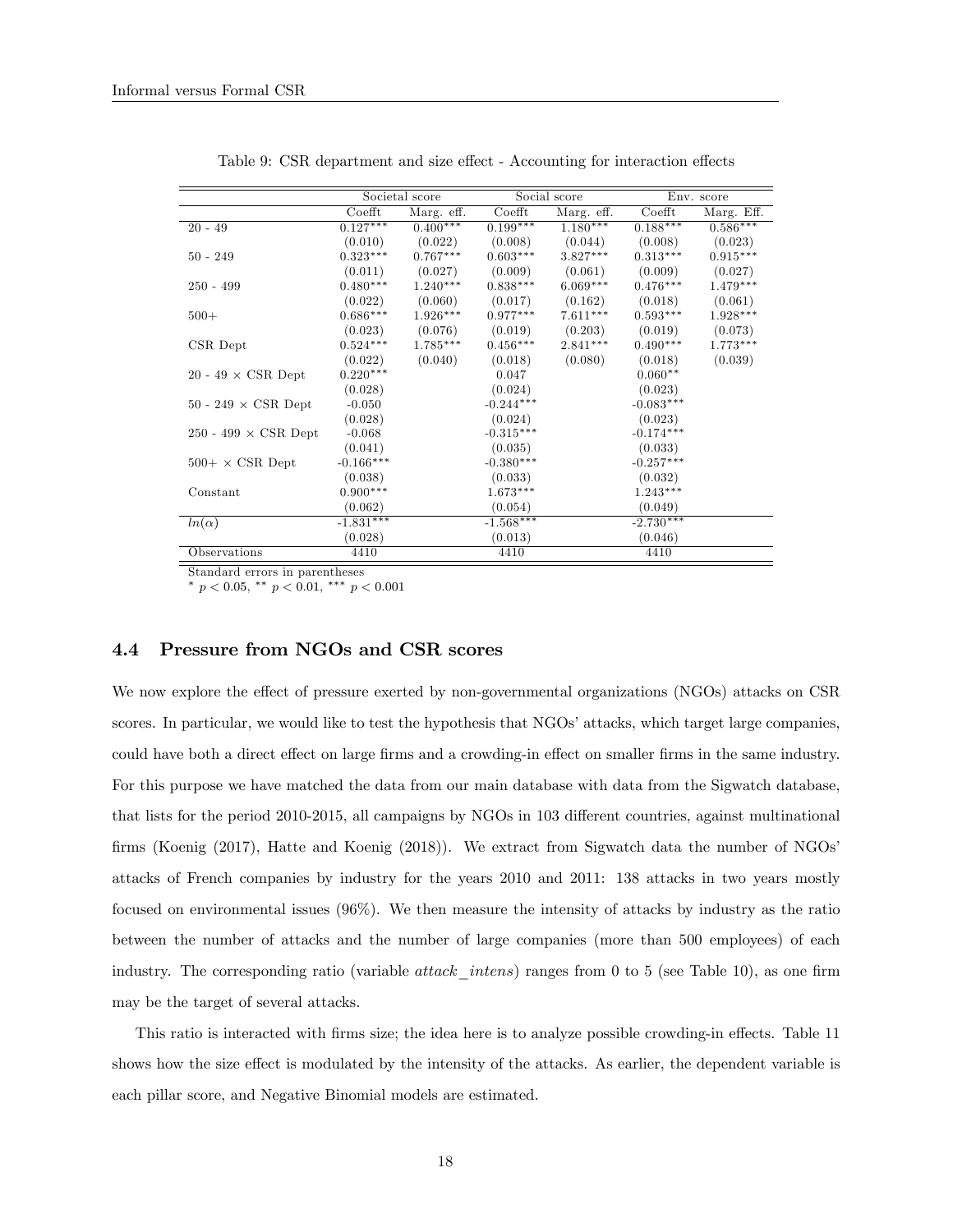|                          | NGOs actions (number of attacks) | (number of firms)<br>$500+$ | Attack intensity |
|--------------------------|----------------------------------|-----------------------------|------------------|
| Mining and Quarrying     | 2                                | 5                           | 0.4000           |
| Manufacturing            | 52                               | 656                         | 0.0793           |
| Electricity, Gas, Steam  | 55                               | 11                          | 5.0000           |
| Water Supply, Sewerage   | 3                                | 36                          | 0.0833           |
| Construction             |                                  | 145                         | 0.0483           |
| Wholesale                | Ð.                               | 362                         | 0.0138           |
| Transportation           |                                  | 140                         | 0.0429           |
| Accommodation            | 4                                | 61                          | 0.0656           |
| Information              |                                  | 129                         | 0.0310           |
| Real estate              |                                  | 34                          | 0.0000           |
| Professional, scientific |                                  | 136                         | 0.0000           |
| Administration           |                                  | 182                         | 0.0000           |
| Other service            | 32                               | 10                          | 3.2000           |

Table 10: NGOs attack intensity by sector

Table 11: CSR and NGOs attack intensity by sector

|                                  |                   | Societal score |             | Social score | Env. score  |            |
|----------------------------------|-------------------|----------------|-------------|--------------|-------------|------------|
|                                  | $\mathrm{Coefft}$ | Marg. Eff.     | Coefft      | Marg. Eff.   | Coefft      | Marg. Eff. |
| $20 - 49$                        | $0.212***$        | $0.314***$     | $0.341***$  | $1.482***$   | $0.296***$  | $0.606***$ |
|                                  | (0.007)           | (0.010)        | (0.005)     | (0.022)      | (0.006)     | (0.013)    |
| $50 - 249$                       | $0.525***$        | $0.796***$     | $0.875***$  | 3.807***     | $0.590***$  | $1.192***$ |
|                                  | (0.009)           | (0.014)        | (0.007)     | (0.031)      | (0.008)     | (0.017)    |
| $250 - 499$                      | $0.900***$        | $1.363***$     | $1.207***$  | $5.258***$   | $0.895***$  | $1.793***$ |
|                                  | (0.021)           | (0.032)        | (0.016)     | (0.071)      | (0.019)     | (0.039)    |
| $500+$                           | $1.225***$        | $1.857***$     | $1.384***$  | $6.015***$   | $1.082***$  | $2.166***$ |
|                                  | (0.022)           | (0.035)        | (0.018)     | (0.079)      | (0.021)     | (0.043)    |
| attack intens                    |                   | $-0.063***$    |             | $-0.100**$   |             | $0.052**$  |
|                                  |                   | (0.013)        |             | (0.032)      |             | (0.017)    |
| 20 - 49 $\times$ attack intens   | $-0.074***$       |                | $-0.026*$   |              | $0.067***$  |            |
|                                  | (0.018)           |                | (0.013)     |              | (0.016)     |            |
| 50 - 249 $\times$ attack intens  | $-0.057*$         |                | $-0.044*$   |              | 0.030       |            |
|                                  | (0.026)           |                | (0.019)     |              | (0.024)     |            |
| 250 - 499 $\times$ attack intens | $-0.101*$         |                | $-0.041$    |              | $-0.029$    |            |
|                                  | (0.049)           |                | (0.039)     |              | (0.047)     |            |
| $500+ \times$ attack intens      | $-0.130**$        |                | $-0.082*$   |              | $-0.059$    |            |
|                                  | (0.050)           |                | (0.041)     |              | (0.048)     |            |
| Constant                         | $1.109***$        |                | $1.774***$  |              | $1.134***$  |            |
|                                  | (0.087)           |                | (0.069)     |              | (0.080)     |            |
| $ln(\alpha)$                     | $-0.500***$       |                | $-0.760***$ |              | $-0.580***$ |            |
|                                  | (0.009)           |                | (0.006)     |              | (0.009)     |            |
| Observations                     | 8757              |                | 8757        |              | 8757        |            |

Standard errors in parentheses

\*  $p < 0.05$ , \*\*  $p < 0.01$ , \*\*\*  $p < 0.001$ 

As can be seen from Table 11, the direct size effect on scores is always positive (relative to size category 10-19). For the social and societal pillars, the size effect is, in most cases, significantly moderated by the intensity of NGOs' attacks. On the other hand, the size effect is significantly accentuated for the environmental pillar score, but only for the size category 20-49. The effect is very significant. There would therefore be a crowding-in effect, for firms in the 20-49 category, in relation to the intensity of attacks targeting large firms (as suggested by Lyon and Maxwell (2008)).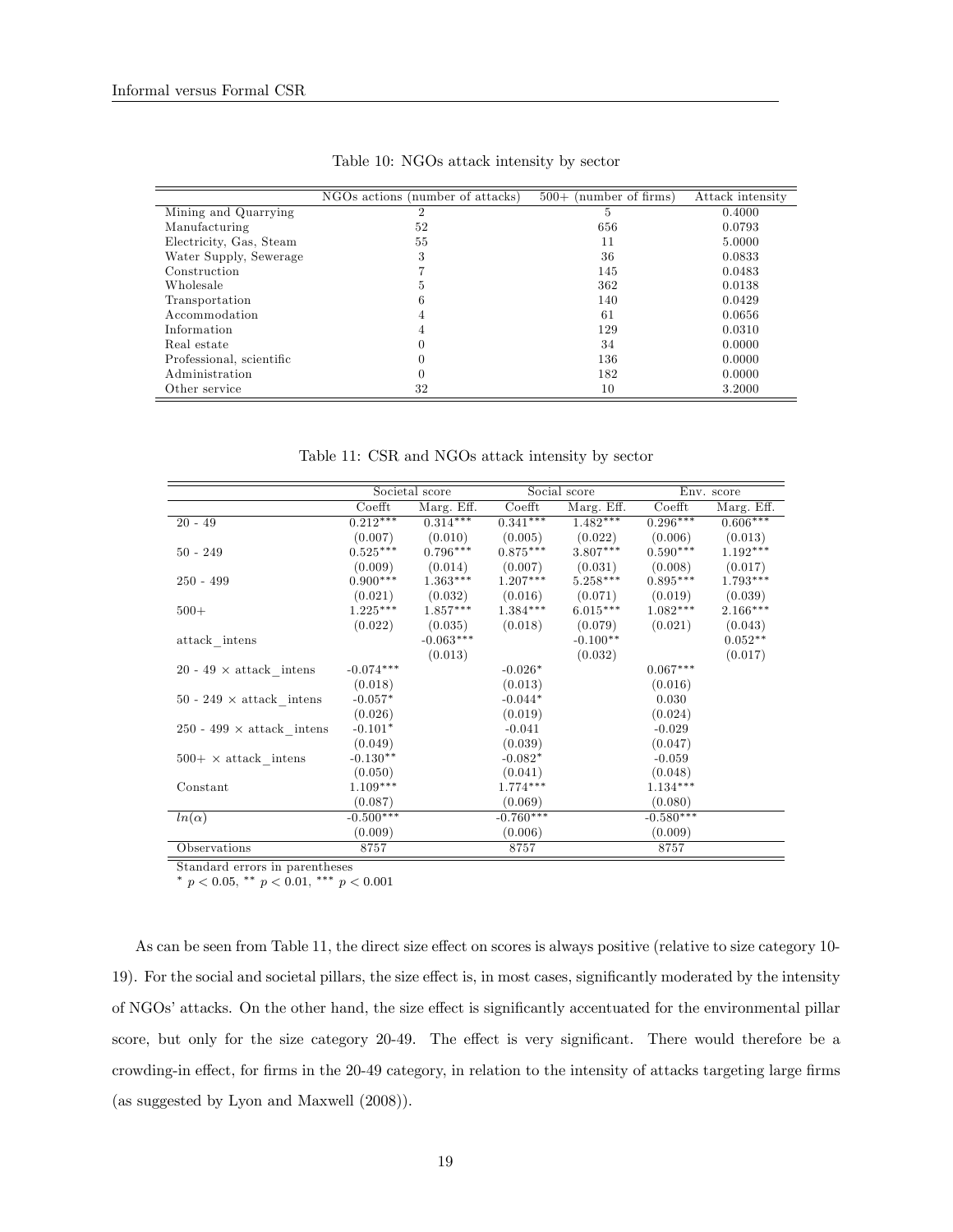The total effect of the intensity of the attacks on the three scores is significant and slightly negative for the social and societal scores, significant and slightly positive for the environmental score. As a result, NGOs attacks, generally focused on large firms and on environmental issues, may tend to focus firms' CSR on actions that fall under the environmental pillar, to the detriment of actions under the other pillars. In short, there would be a crowding-out effect related to the intensity of NGOs' attacks on social and societal scores. It can be assumed that the resources devoted to CSR actions are being redeployed in favour of the environmental pillar, under pressure from NGOs.

# 4.5 Cooperation with other Örms and associations as a path towards formal **CSR**

To further illustrate the impaact of cooperation with different stakeholders, Table 12 presents additional interaction effects showing how the size effect on the probability of implementing informal versus formal CSR is reinforced when firms cooperate with other firms, association and/or non-governmental organizations in the implementation of CSR related actions.

|                                       | Societal score | Social score | Env. score  |                                                                 | Societal score | Social score | Env. score  |
|---------------------------------------|----------------|--------------|-------------|-----------------------------------------------------------------|----------------|--------------|-------------|
| Cooperation with other firms $=$ Yes  |                |              |             | Commitment to various actions and cooperation with $NGOs = Yes$ |                |              |             |
| 20 - 49 $\times$ Yes                  | $-0.343***$    | $-0.370***$  | $-0.382***$ | 20 - 49 $\times$ Yes                                            | $-0.947***$    | $-0.419***$  | $-0.904***$ |
|                                       | (0.031)        | (0.037)      | (0.036)     |                                                                 | (0.078)        | (0.081)      | (0.073)     |
| $50 - 249 \times Yes$                 | $-0.269***$    | $-0.627***$  | $-0.346***$ | $50 - 249 \times Yes$                                           | $-1.531***$    | $-1.304***$  | $-1.643***$ |
|                                       | (0.036)        | (0.040)      | (0.040)     |                                                                 | (0.117)        | (0.107)      | (0.103)     |
| 250 - 499 $\times$ Yes                | $-0.175*$      | $-0.515***$  | $-0.257**$  | 250 - 499 $\times$ Yes                                          | $-0.825***$    | $-0.922***$  | $-1.221***$ |
|                                       | (0.081)        | (0.078)      | (0.085)     |                                                                 | (0.174)        | (0.175)      | (0.172)     |
| $500 + \times \text{Yes}$             | $-0.499***$    | $-0.704***$  | $-0.435***$ | $500 + \times \text{Yes}$                                       | $-1.373***$    | $-1.176***$  | $-1.698***$ |
|                                       | (0.099)        | (0.095)      | (0.103)     |                                                                 | (0.271)        | (0.235)      | (0.272)     |
| Cooperation with associations $=$ Yes |                |              |             | $NGOs' attack intensity = Yes$                                  |                |              |             |
| $20 - 49 \times Yes$                  | $-0.362***$    | $0.854***$   | $-1.224***$ | 20 - 49 $\times$ attack intens                                  | $-0.202***$    | $-0.023$     | $-0.044$    |
|                                       | (0.059)        | (0.120)      | (0.078)     |                                                                 | (0.028)        | (0.029)      | (0.028)     |
| $50 - 249 \times Yes$                 | $-0.406***$    | $0.607***$   | $-0.772***$ | 50 - 249 $\times$ attack intens                                 | $-0.351***$    | $-0.157***$  | $-0.245***$ |
|                                       | (0.066)        | (0.122)      | (0.072)     |                                                                 | (0.058)        | (0.042)      | (0.055)     |
| 250 - 499 $\times$ Yes                | $-0.384**$     | $0.558***$   | $-0.731***$ | 250 - 499 $\times$ attack intens                                | $-0.530$       | 0.010        | $-0.056$    |
|                                       | (0.124)        | (0.161)      | (0.135)     |                                                                 | (0.359)        | (0.073)      | (0.101)     |
| $500 + \times \text{Yes}$             | $-0.658***$    | $0.462**$    | $-0.823***$ | $500+ \times$ attack intens                                     | $-0.158$       | 0.006        | 0.086       |
|                                       | (0.142)        | (0.171)      | (0.148)     |                                                                 | (0.164)        | (0.094)      | (0.094)     |

Table 12: Probability of implementing informal CSR vs formal CSR - Interaction effects with cooperation or  $NGOs'$  attack

Standard errors in parentheses

\*  $p < 0.05$ , \*\*  $p < 0.01$ , \*\*\*  $p < 0.001$ 

As found earlier, the probability of implementing informal CSR decreases with size. Firms were asked: "Do you cooperate with other firms or organizations for CSR actions?"; if yes, firms were asked "With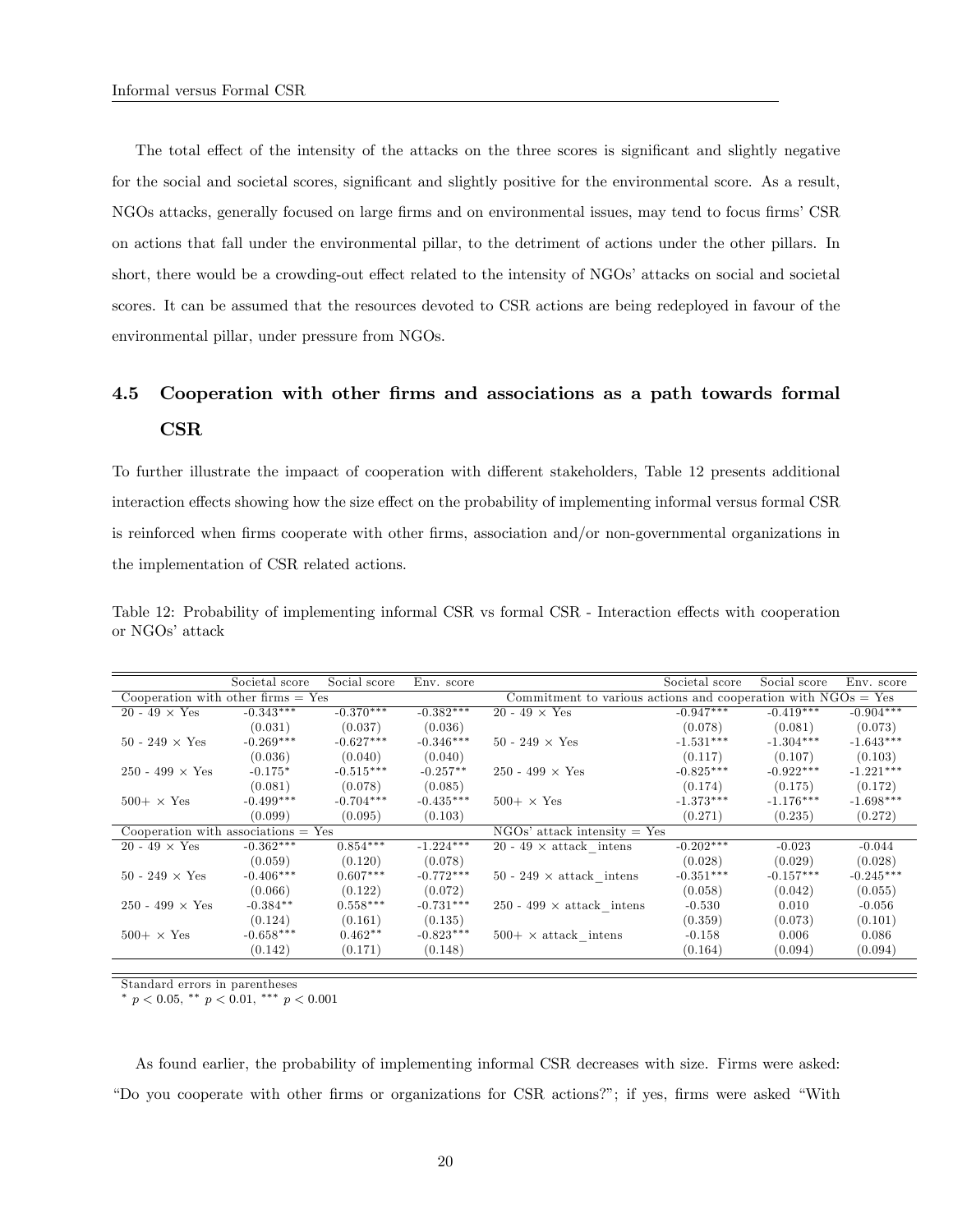associations? ( $\text{ves/no}$ )". Also, a specific question is whether firms cooperate with NGOs in carrying out CSRrelated actions. All the interaction effects between size and binaries coding the three types of cooperation are found highly significant and negative, meaning that cooperation acts as a lever for formal CSR, with the noticeable exception of the size/cooperation with associations for the social pillar. Firms probably cooperate with associations in the field of human resources management, which is at the core of the social pillar of CSR, as handled by the questionnaire (see the questionnaire in Appendix). The stronger negative interaction effect on the probability of implementing informal CSR is found for cooperation with NGOs, keeping in mind that the percentage of firms which actually cooperate with NGOs is low, ranging from 1.69% for 10-19 size category to  $8.76\%$  for  $500+$  size category.

#### 4.6 Motives for pro-environmental actions and informal CSR

Concerning the environmental pillar of CSR, firms were asked about the pro-environmental actions they were implementing. For example (see the questionnaire, in Appendix), firms were asked whether they were ìengaged in an environmental management approachî, whether they had ìan energy e¢ ciency or emission reduction plan" or "a waste reduction and recycling plan". This series of questions ends with a question worded as follows: "What is the main determinant of your commitment to the above approach(s)?" Five items were proposed in response: 1. To develop new products, 2. To enhance the firm's image, 3. Ethical approach to environmental protection, 4. To motivate employees, 5. Cost cutting. In order to explore how these motives could influence the effect of firm size on the probability of implementing informal CSR, we estimated probit models that include interaction terms between size and motives variables. Since these two categorical variables are discretized, we focus here on the marginal effects of the motives (relative to the reference motive, "To develop new products") for each size category (see Table 13).

The effect of size on the probability of implementing informal CSR remains the same as in previous models: the probability of implementing informal CSR decreases with size. Table 17 shows that the motive/size interaction effects are differentiated by motive and size category. Thus motive 2 "To enhance the firm's image", increases the probability of doing informal CSR for firms with 10 to 19 employees, decreases this same probability for firms with 20 to 49 employees, and has no effect for the other size categories. This suggests that small firms (10-19 employees) actually invest in pro-environmental actions for reasons that are more related to an expected return in terms of image than to a formal commitment to CSR.

On the other hand, motive 3 "Ethical approach to Environmental Protection" can be understood as the expression of an intrinsic motivation for CSR. Here the marginal effects are all significant and negative,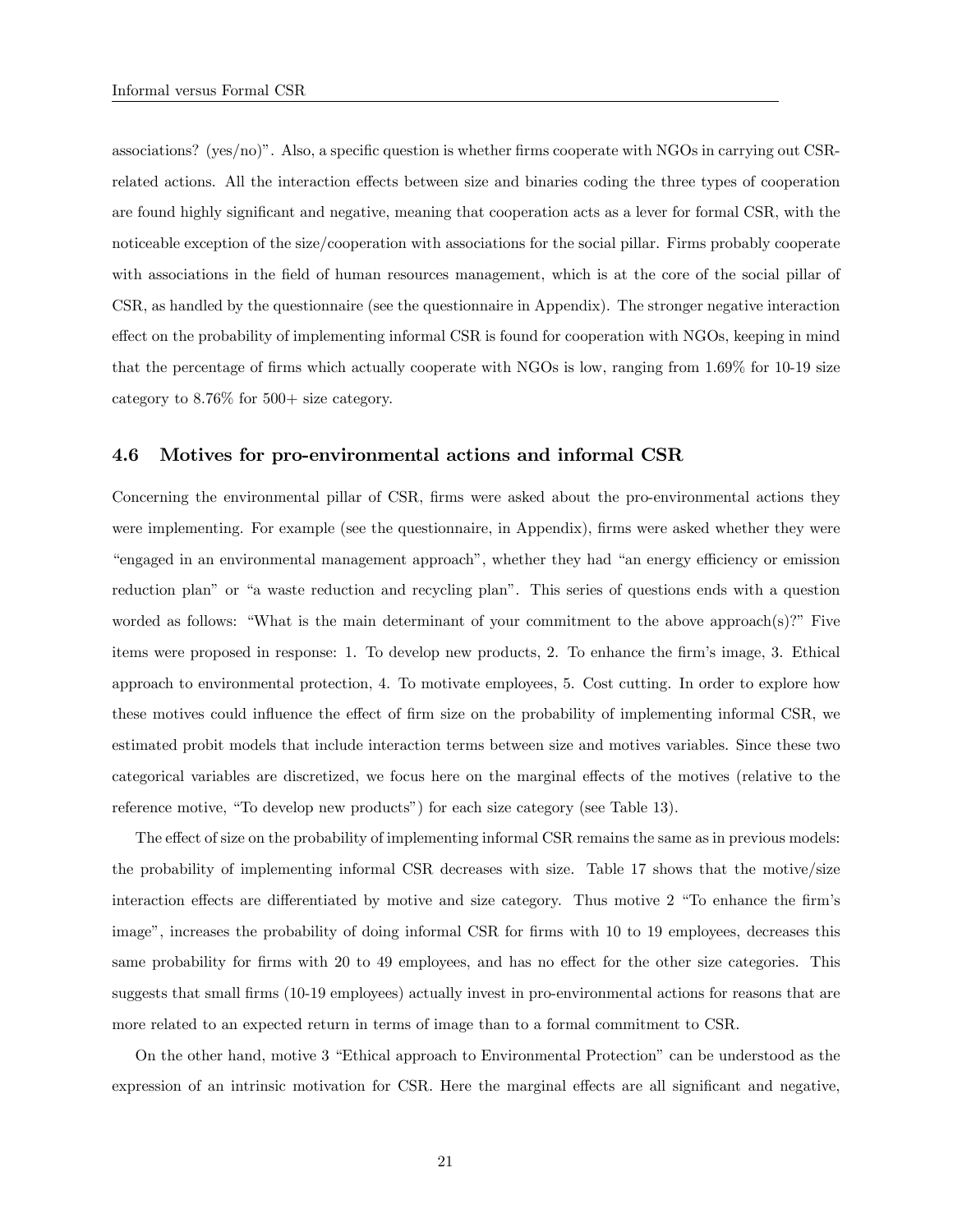| Size        | Societal score                                           | Social score | Env. score  | Size                                         | Societal score                      | Social score | Env. score  |
|-------------|----------------------------------------------------------|--------------|-------------|----------------------------------------------|-------------------------------------|--------------|-------------|
|             | Reference category: motive=1, "To develop new products"  |              |             |                                              |                                     |              |             |
|             | motive=2, "To enhance the firm's image"                  |              |             |                                              | motive=4, $"To motivate employees"$ |              |             |
| $10 - 19$   | $0.453***$                                               | $0.140***$   | $0.087***$  | $10 - 19$                                    | $-0.089***$                         | $-0.019$     | $-0.023$    |
|             | (0.009)                                                  | (0.010)      | (0.010)     |                                              | (0.011)                             | (0.013)      | (0.012)     |
| $20 - 49$   | $-0.097***$                                              | $-0.016$     | $-0.067***$ | $20 - 49$                                    | $-0.112***$                         | $0.050**$    | $-0.117***$ |
|             | (0.010)                                                  | (0.010)      | (0.010)     |                                              | (0.014)                             | (0.014)      | (0.014)     |
| $50 - 249$  | 0.020                                                    | 0.001        | $-0.010$    | $50 - 249$                                   | $-0.031$                            | $-0.035$     | $-0.075***$ |
|             | (0.013)                                                  | (0.013)      | (0.013)     |                                              | (0.019)                             | (0.019)      | (0.020)     |
| $250 - 499$ | $-0.036$                                                 | $-0.003$     | 0.012       | $250 - 499$                                  | $-0.010$                            | $-0.060$     | $-0.101*$   |
|             | (0.028)                                                  | (0.031)      | (0.030)     |                                              | (0.048)                             | (0.047)      | (0.041)     |
| $500+$      | 0.032                                                    | 0.052        | 0.023       | $500+$                                       | 0.021                               | $-0.054$     | $-0.021$    |
|             | (0.024)                                                  | (0.028)      | (0.025)     |                                              | (0.045)                             | (0.038)      | (0.039)     |
|             | motive=3, "Ethical approach to environmental protection" |              |             | motive=5, $\overline{\text{Cost cutting}}$ " |                                     |              |             |
| $10 - 19$   | $-0.133***$                                              | $-0.123***$  | $-0.031***$ | $10 - 19$                                    | $0.070***$                          | $0.151***$   | $0.182***$  |
|             | (0.008)                                                  | (0.010)      | (0.009)     |                                              | (0.009)                             | (0.011)      | (0.009)     |
| $20 - 49$   | $-0.141***$                                              | $-0.095***$  | $-0.142***$ | $20 - 49$                                    | $-0.024*$                           | $0.081***$   | $-0.039***$ |
|             | (0.009)                                                  | (0.009)      | (0.008)     |                                              | (0.010)                             | (0.011)      | (0.010)     |
| $50 - 249$  | $-0.143***$                                              | $-0.126***$  | $-0.130***$ | $50 - 249$                                   | $0.030*$                            | $0.108***$   | $0.088***$  |
|             | (0.010)                                                  | (0.010)      | (0.011)     |                                              | (0.013)                             | (0.012)      | (0.013)     |
| $250 - 499$ | $-0.080***$                                              | $-0.107***$  | $-0.088***$ | $250 - 499$                                  | 0.020                               | $0.068*$     | 0.047       |
|             | (0.022)                                                  | (0.024)      | (0.022)     |                                              | (0.028)                             | (0.030)      | (0.029)     |
| $500+$      | $-0.021$                                                 | $-0.046*$    | $-0.032*$   | $500+$                                       | $0.074**$                           | $0.095**$    | $0.091**$   |
|             | (0.015)                                                  | (0.018)      | (0.016)     |                                              | (0.027)                             | (0.029)      | (0.028)     |

Table 13: Informal CSR vs formal CSR and motives for commitment in various CSR related actions Marginal effects of motives for each size category

Standard errors in parentheses

\*  $p < 0.05$ , \*\*  $p < 0.01$ , \*\*\*  $p < 0.001$ 

showing that this is a motive that is more associated with a formal practice of CSR. When firms report taking pro-environmental actions to motivate their employees, the marginal effect obtained is generally not significant; however, for category 20-49 employees this motivation is associated with a higher involvement in formal CSR for the societal and environmental pillar, and a lower involvement for the social pillar (which is the pillar specifically concerning human resources management, see the questionnaire in Appendix).

Finally, motive 5 "Cost cutting" generally moderates the size effect on the probability of implementing informal CSR and is therefore associated, particularly for small firms (for which marginal effects are most important) with an increased practice of informal CSR.

## 5 Conclusions

In this article, we have shown, using first-hand raw data from a large-scale survey on French firms' commitment to CSR, the usefulness of Item Response Theory, namely Mokken Scale Analysis, for the construction of appropriate scores to assess actual CSR-related behaviors. We provide some convincing evidence regarding not only the internal validity, but also the external validity of these scores. Using simple, but robust, econometric techniques, we draw a detailed picture of size effects on firms' commitment to CSR. Beyond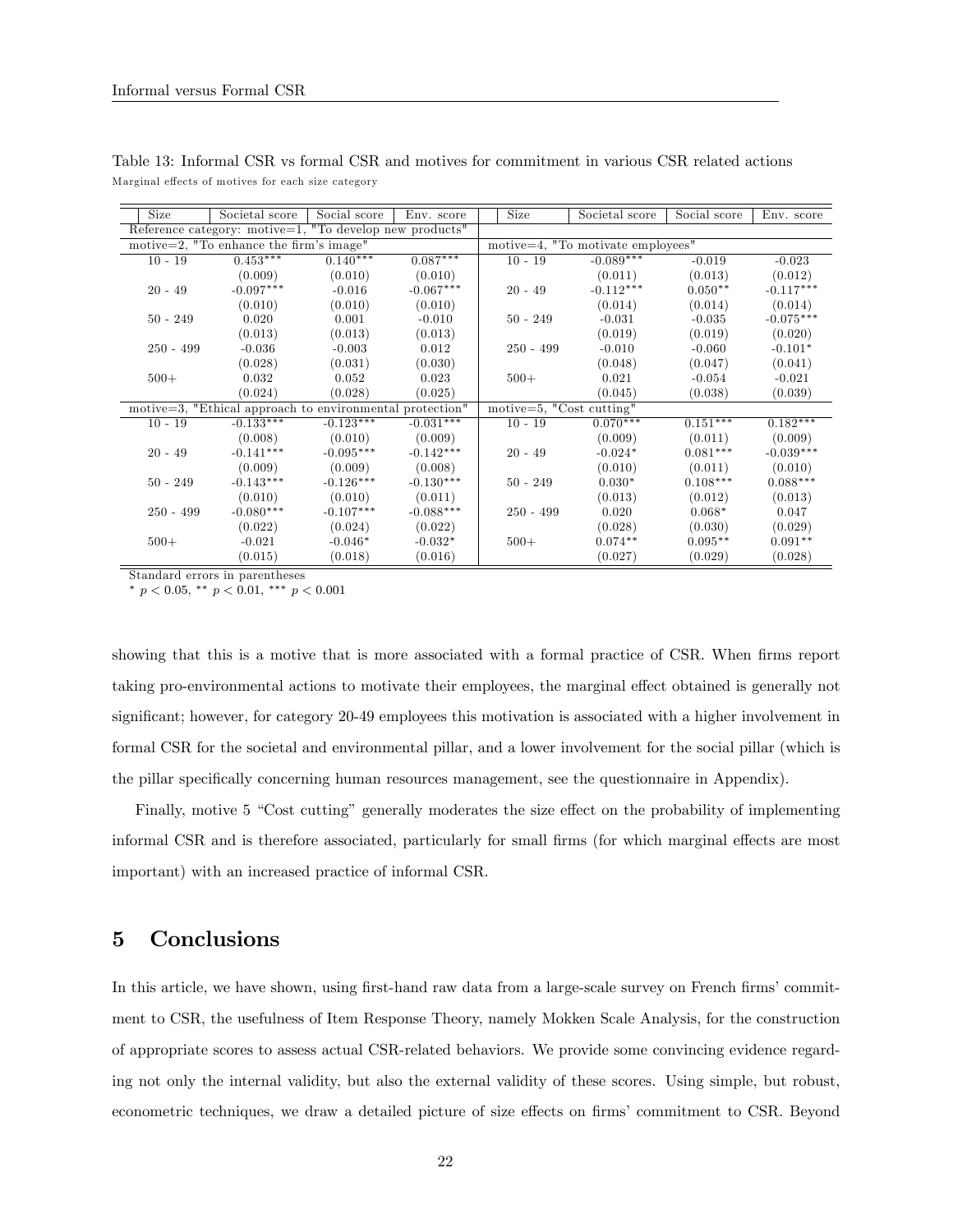that, informal and formal CSR are characterized, with the finding that a significant share of the firms are in truth committed to CSR, while stating that they are not. Our work offers original features, which allow us to obtain a very precise and detailed picture of the CSR behaviors of French firms, along the three pillars: economic and societal, social, environmental.

In this article, we used one question of the survey to assess the external consistency of the scores based on other questions. However, assessing the external consistency of scales, including CSR scales, may be more challenging. Usually, when researchers create a new scale, the external validity is tested by comparing scores across groups of units (firms, individuals) with known properties (or behaviors).<sup>11</sup> As regards CSR ratings, Carroll et al. (2016) stress the fact that an entire literature has emerged, with the purpose of assessing their validity. As an illustration, Chatterji et al. (2009) focus on the environmental rating provided by KLD (14 binary indicators coding environmental "strengths" and "concerns"). In order to assess how this environmental rating performs in providing transparent information about firms' responsible (or irresponsible) behavior to stakeholders, they collect data on firms' environmental performance from external sources (notably from the US Environmental Protection Agency) and use econometric techniques (mainly Poisson and Negative Binomial models) to explore the statistical association between the rating and the actual firms' behavior. Their results cast some doubts on the external validity of the KLD rating. Such an approach could be applied to the three scores that we have constructed. We leave this assessment and comparison to future work.

We believe that CSR scores derived from MSA are a reliable basis for future work and might provide useful improvements compared to existing CSR scales. As argued by Chatterji et al. (2009), valid measures of CSR commitment are a necessary step in the exploration of CSR-related behaviors, as well as a necessary step in the derivation of well-founded academic conclusions regarding the relationship between, e.g., CSR performance and innovation in green products, CSR performance and Önancial performance (Blasi et al. 2018), to name but a few.

 $11$  For example, when presenting their revised version of the New Ecological Paradigm (NEP) scale, Dunlap et al. (2000) recall that the external validity of the previous version of the NEP scale was confirmed by numerous studies targeting interest groups such as environmental organizations. Remembering that the NEP scale aims at measuring pro-environmental behaviors, environmentalists were found to score higher on the NEP scale than the general public. Also, Dunlap et al. (2000) report that numerous studies have found significant relationships between NEP scale scores and self-reported or observed pro-environmental attitudes.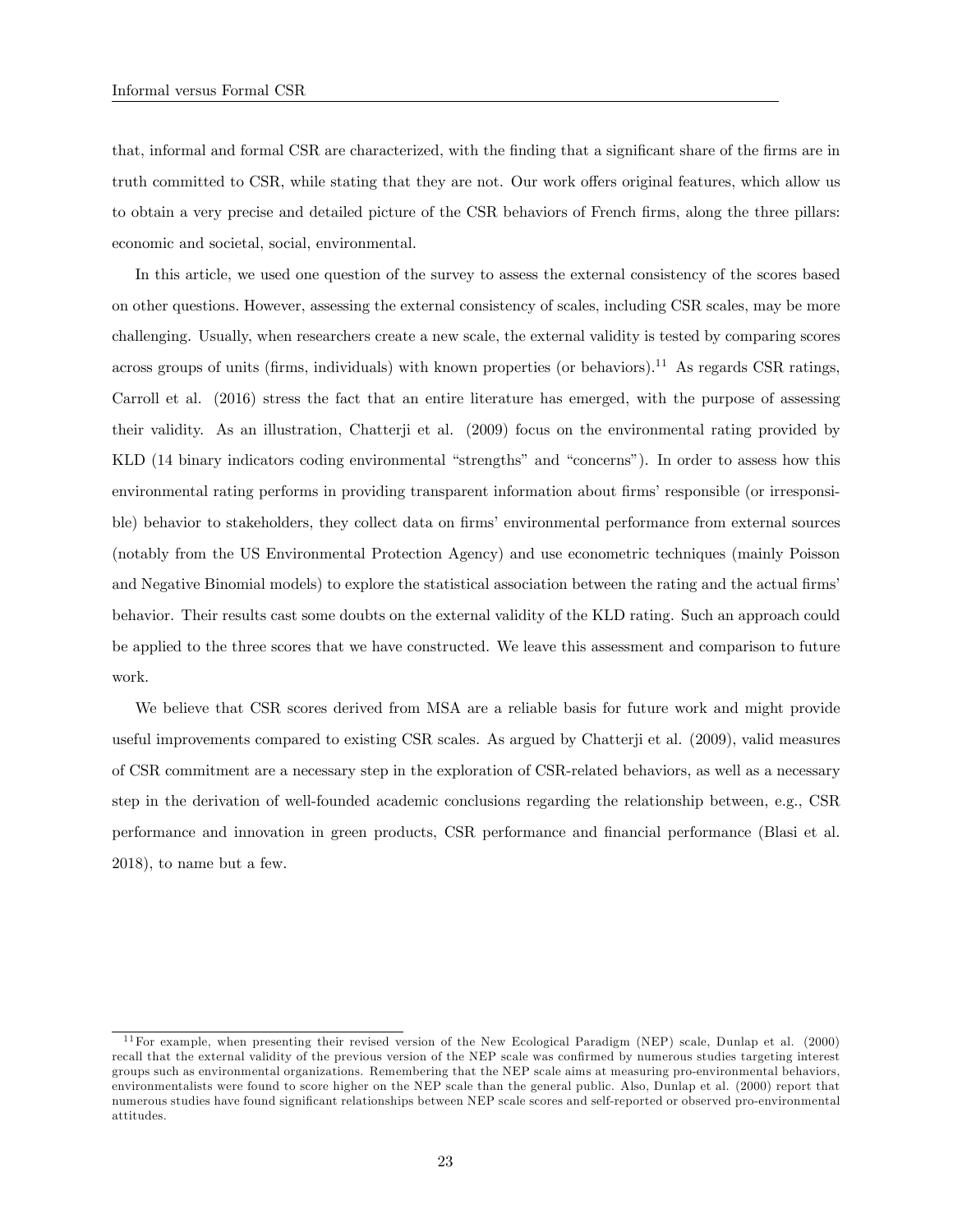## References

Aguinis, H., and A. Glavas, 2012. What we know and donít know about corporate social responsibility: a review and research agenda. Journal of management, 38(4), 932-968.

Baron D.P., 2001 Private politics, corporate social responsibility, and integrated strategy. Journal of Economics and  $Management Strategy, 10:7–45.$ 

Baron, D. P., 2016. Self-Regulation and the Market for Activism, Journal of Economics & Management Strategy, 25(3), 584-607.

Baron D.P. and D. Diermeier, 2007 Strategic Activism and Non-Market Strategy, Journal of Economics and Management Strategy, 6/3, 599-634.

Berg, F., Koelbel, J. F., & Rigobon, R. (2020). Aggregate confusion: the divergence of ESG ratings. MIT Sloan School Working Paper 5822-19. Available at SSRN 3438533.

Blasi, S., Caporin, M., and F. Fontini, 2018. A multidimensional analysis of the relationship between corporate social responsibility and firms' economic performance. Ecological Economics, 147, 218-229.

Blombäck, A., and C. Wigren, 2009. Challenging the importance of size as determinant for CSR activities. Management of Environmental Quality: An International Journal, 20(3), 255-270.

Baumann-Pauly, D., Wickert, C., Spence, L. J., and A. G. Scherer, 2013. Organizing corporate social responsibility in small and large firms: Size matters. Journal of Business Ethics, 115(4), 693-705.

Carroll, R. J., Primo, D. M., and B. K. Richter, 2016. Using item response theory to improve measurement in strategic management research: An application to corporate social responsibility. Strategic Management Journal, 37(1), 66-85.

Chatterji, A. K., Levine, D. I., and M. W. Toffel, 2009. How well do social ratings actually measure corporate social responsibility?. Journal of Economics & Management Strategy, 18(1), 125-169.

Chatterji, A. K., Durand, R., Levine, D. I., and S. Touboul, 2016. Do ratings of firms converge? Implications for managers, investors and strategy researchers. Strategic Management Journal, 37: 1597–1614.

Cordeiro, J. J., & M. Tewari, 2015. Firm characteristics, industry context, and investor reactions to environmental CSR: A stakeholder theory approach. Journal of Business Ethics, 130(4), 833-849.

Crifo, P., and V.D. Forget, 2015. The economics of corporate social responsibility: A firm-level perspective survey. Journal of Economic Surveys, 29(1), 112-130.

Croson, R., and N. Treich, 2014. Behavioral environmental economics: promises and challenges. Environmental and Resource Economics, 58(3), 335-351.

Delmas, M., & M. W. Toffel, 2004. Stakeholders and environmental management practices: an institutional framework. Business Strategy and the Environment, 13(4), 209-222.

Delmas, M., & M. W. Toffel, 2011. Institutional pressures and organizational characteristics: Implications for environmental strategy. In Oxford handbook of business and the environment (Ch. 13. pp. 229–247). Oxford: Oxford University Press.

Drempetic, S., Klein, C., and B. Zwergel, 2019. The Ináuence of Firm Size on the ESG Score: Corporate Sustainability Ratings Under Review. Journal of Business Ethics, 1-28.

Dunlap, R. E., Van Liere, K. D., Mertig, A. G., and R.E. Jones, 2000. Measuring endorsement of the New Ecological Paradigm: A revised NEP scale. Journal of Social Issues, 56(3), 425-442.

Embretson, S., and S. Reise, 2000. Item Response Theory for Psychologists. Mahwah, NJ: Erlbaum.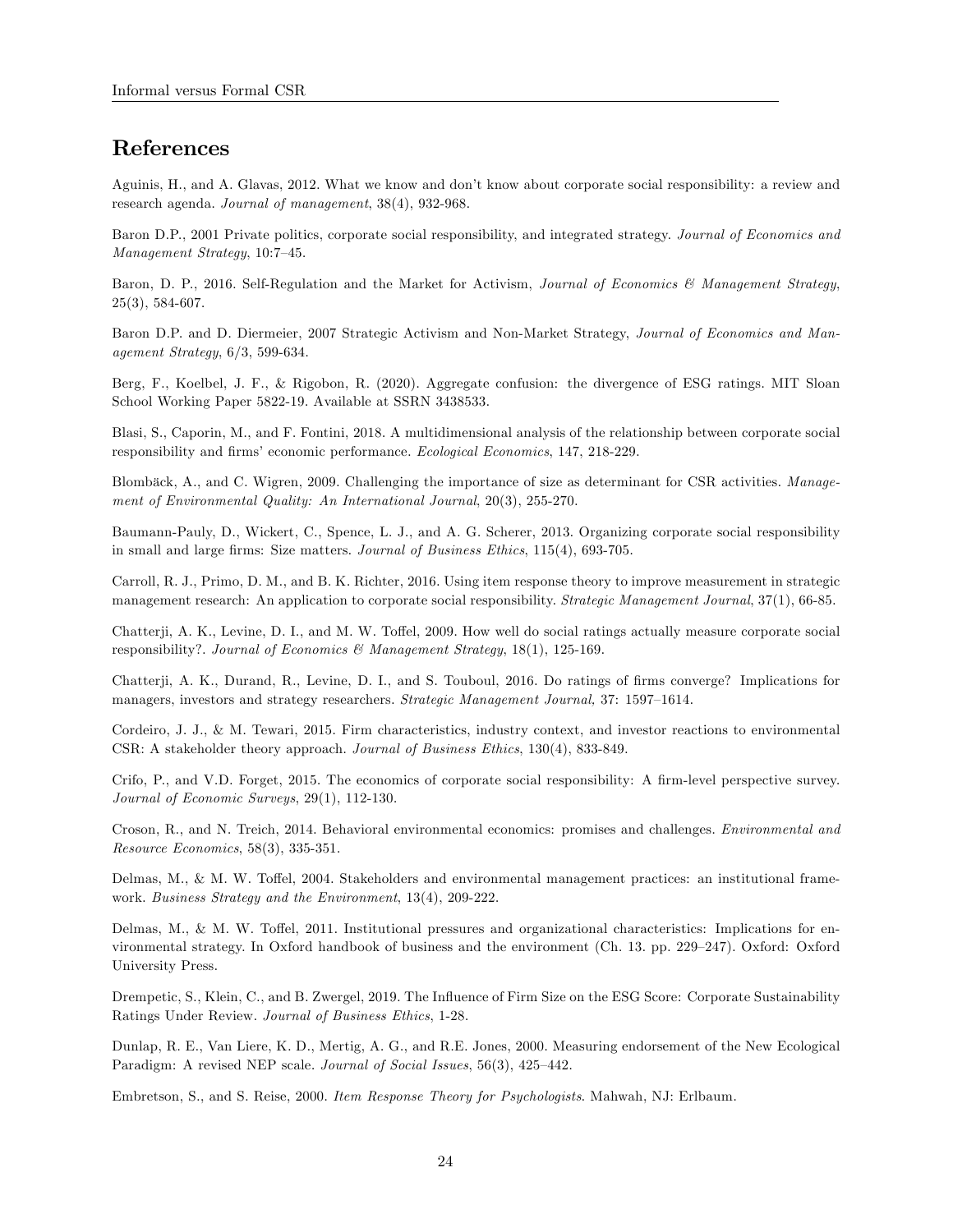European Commission, 2001. Green Paper - Promoting a European framework for Corporate Social Responsibility. COM/2001/366. Brussels.

European Commission, 2003. SMEs in Europe 2003. Enterprise Publications. Luxembourg.

European Commission, 2011. A renewed EU strategy 2011-14 for Corporate Social Responsibility. Communication from the Commission to the European Parliament, the Council, the European Economic and Social Committee and the Committee of the Regions. COM/2011/0681.

Ernst, E., and Y. Honoré-Rougé, 2012. La responsabilité sociétale des entreprises : une démarche déjà répandue. INSEE Première, 1421.

Freeman, R. (1984). E.(1984), Strategic management: A stakeholder approach. Boston: Pitman, 46.

Gatti, L., Seele, P., & Rademacher, L. (2019). Grey zone in–greenwash out. A review of greenwashing research and implications for the voluntary-mandatory transition of CSR. International Journal of Corporate Social Responsibility,  $4(1), 6.$ 

Graaáand, J., and R. Gerlagh, 2019. Economic freedom, internal motivation, and corporate environmental responsibility of SMEs. Environmental and Resource Economics, 74(3), 1101-1123.

Hardouin, J.-B. , Bonnaud-Antignac, A. and V. SÈbille, 2011. Nonparametric Item Response Theory using Stata. The Stata Journal, 11(1), 30-51.

Hatte, S., and P. Koenig. 2018. The Geography of NGO Activism against Multinational Corporations. The World Bank Economic Review. doi: 10.1093/wber/lhy007

Jenkins, H., 2009. A ëbusiness opportunityí model of corporate social responsibility for small- and medium-sized enterprises. Business ethics: a European review, 18(1), 21-36.

Kim, E. H., and T. P. Lyon, 2014. Greenwash vs. brownwash: Exaggeration and undue modesty in corporate sustainability disclosure. Organization Science, 26(3), 705-723.

Kitzmueller, M., and J. Shimshack, 2012. Economic perspectives on corporate social responsibility. Journal of Economic Literature, 50(1), 51-84.

Koenig, P., 2017. Notes on Sigwatch's NGO campaign database. halshs-01671758.

Kühn, A. L., Stiglbauer, M., and J. Heel, 2014. Does mandatory CSR reporting lead to higher CSR transparency? The case of France. Corporate Ownership and Control, 11(2), 29-45.

Lioui, A., and Sharma, Z., 2012. Environmental corporate social responsibility and financial performance: Disentangling direct and indirect effects. Ecological Economics, 78, 100-111.

Lyon, T. P., & Maxwell, J. W. (2008). Corporate social responsibility and the environment: A theoretical perspective. Review of environmental economics and policy, 2(2), 240-260.

Lyon, T. P., & Maxwell, J. W. (2016). Self-Regulation and regulatory discretion: Why firms may be reluctant to signal green. In Strategy Beyond Markets. Emerald Group Publishing Limited.

Lyon, T. P., & Montgomery, A. W. (2015). The means and end of greenwash. Organization  $\mathcal{B}$  Environment, 28(2), 223-249.

Magill, M., Quinzii, M., and J. C. Rochet, 2015. A theory of the stakeholder corporation. *Econometrica*, 83(5), 1685-1725.

Matten, D., and J. Moon, 2008. "Implicit" and "explicit" CSR: A conceptual framework for a comparative understanding of corporate social responsibility. Academy of Management Review, 33(2), 404-424.

Mokken, R. J., 1971. A theory and procedure of scale analysis. De Gruyter.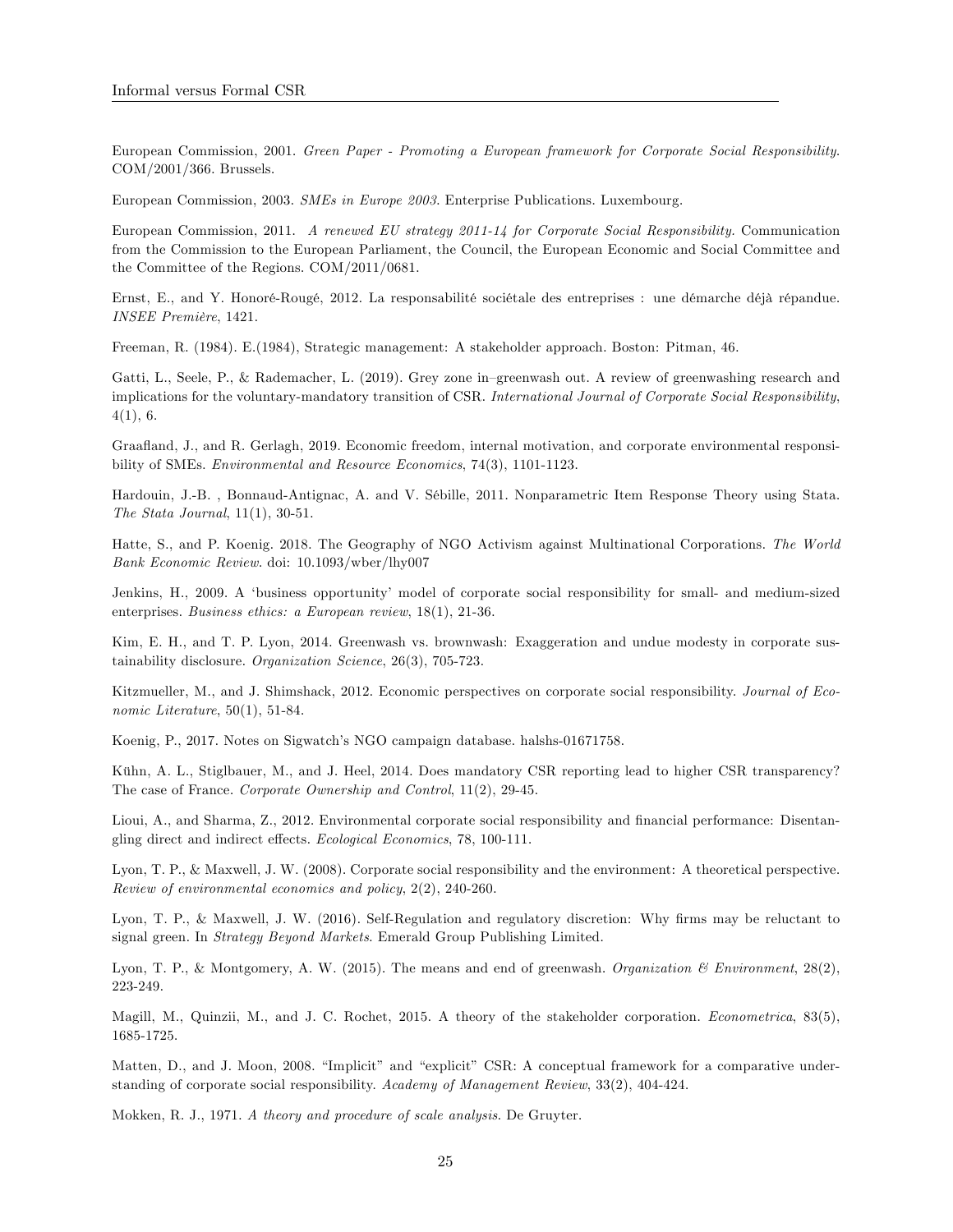Murillo, D., and J.M. Lozano, 2006. SMEs and CSR: An approach to CSR in their own words. Journal of Business Ethics, 67(3), 227-240.

OíConnor, A., Parcha, J. M., & Tulibaski, K. L. (2017). The institutionalization of corporate social responsibility communication: An intra-industry comparison of MNCs' and SMEs' CSR reports. Management Communication Quarterly, 31(4), 503-532.

OECD, 2019, OECD SME and Entrepreneurship Outlook 2019, OECD Publishing, Paris. https://doi.org/10.1787/34907e9c-en

Perrini, F., Russo, A., and A. Tencati, 2007. CSR strategies of SMEs and large firms. Evidence from Italy. Journal of Business Ethics, 74(3), 285-300.

Rasch, G., 1960. Probabilistic Models for Some Intelligence and Attainment Tests. Copenhagen: Danmarks Pedagogiske Institut.

Russo, A., & F. Perrini, 2010. Investigating stakeholder theory and social capital: CSR in large firms and SMEs. Journal of Business Ethics, 91(2), 207-221.

Russo, A., and A. Tencati, 2009. Formal vs. informal CSR strategies: Evidence from Italian micro, small, mediumsized, and large firms. Journal of Business Ethics, 85, 339-353.

Spence, L. J., 1999. Does size matter? The state of the art in small business ethics. Business ethics: a European review, 8(3), 163-174.

Spence, L. J., Schmidpeter R., and A. Habisch. 2003, Assessing Social Capital: Small and Medium Sized Enterprises in Germany and the UK, Journal of Business Ethics, 47(1), 17-29.

Schmitz, J., and Schrader, J. 2015. Corporate social responsibility: A microeconomic review of the literature. Journal of Economic Surveys, 29(1), 27-45.

Torugsa, N. A., O'Donohue, W., & Hecker, R. (2012). Capabilities, proactive CSR and financial performance in SMEs: Empirical evidence from an Australian manufacturing industry sector. Journal of Business Ethics, 109(4), 483-500.

Turker, D., 2009. Measuring corporate social responsibility: A scale development study. Journal of Business Ethics, 85(4), 411-427.

van Schuur, W. H., 2003. Mokken scale analysis: Between the Guttman scale and parametric item response theory. Political Analysis, 11(2), 139-163.

Vatn, A, 2018. Environmental governance-from public to private?. Ecological Economics, 148, 170-177.

Vo, L. C., Delchet-Cochet, K., and H. Akeb, 2015. Motives Behind The Integration Of CSR Into Business Strategy: A Comparative Study In French SMEs. Journal of Applied Business Research, 31(5), 1975.

World Business Council for Sustainable Development (WBCSD), 2004. Cross-cutting themes—Corporate responsibility. http://www.wbcsd.org/

Zatzick, C.D., and R. D. Iverson, 2006. High-Involvement Management and Workforce Reduction: Competitive Advantage or Disadvantage?.  $Academy$  of Management Journal,  $49(5)$ ,  $999-1015$ .

Zheng, X., and S. Rabe-Hesketh, 2007. Estimating parameters of dichotomous and ordinal item response models with gllamm. The Stata Journal 7(3): 313-333.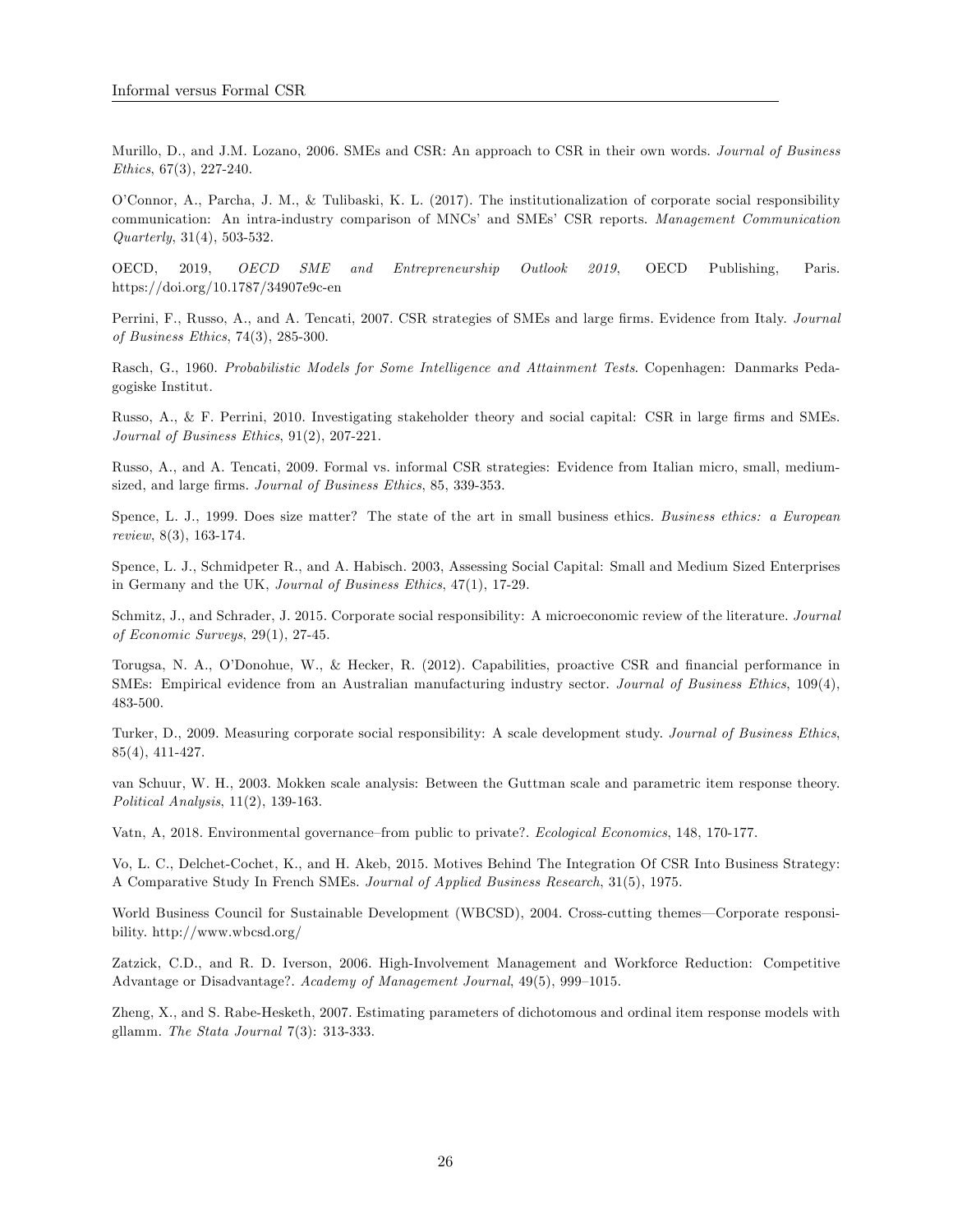## Appendix

#### A - "Transversal" and "corporate governance" pillar

The place of CSR in the company's strategy **A1** Have you ever heard of Corporate Social Responsibility (CSR\*) YES  $\Box$  NO  $\Box$ If NO, go to B1 **A2** Have you ever heard of the Global Reporting Initiative (GRI\*) or ISO 26000? YES  $\Box$  NO  $\Box$ A3 For you, CSR is above all (tick only one box): an opportunity  $\Box$  a conviction  $\Box$  a constraint  $\Box$  a communication axis  $\Box$ A4 Do you think you are taking action in a CSR perspective? YES  $\Box$  NO  $\Box$ **A4a** If YES, what are the expected results?  $\bf{A4b}$  If NO, what are the reasons why you (2 answers maximum) do not take action in a CSR perspective? (several possible answers) Reduction of production costs  $\Box$  No benefit to be expected or too much  $\Box$ Development of new products  $\Box$  economic risk Risk Management **L**<br>
Lack of time to devote to it Membership, employee motivation  $\square$  Lack of information and public support  $\square$ Improvement of the company's external image  $\Box$ Respect for people and the environment switch to  $\mathbf{A5}$  switch to  $\mathbf{B1}$ **A5** Does your company have practices that report on its CSR performance YES  $\Box$  NO  $\Box$ (report, SRI questionnaire\*, brochures, etc.)? DOES NOT KNOW  $\Box$ A6 To assess your company's CSR performance, have you: A6a used an external organization?<br> **A6b** set up an internal audit or self-assessment procedure?<br> **A6b** set up an internal audit or self-assessment procedure?<br>
YES  $\Box$  NO  $\Box$  $\bf{A6}b$  set up an internal audit or self-assessment procedure? Corporate governance / internal organization  $\bf{A7}$  Have there been any consultations for the implementation of actions in a CSR perspective with:  $\bf A7a$  employee representatives?  $\bf A7b$  external stakeholders\*?  $\bf YES \ \Box \ \ NO \ \Box$  $\begin{array}{ll}\n\textbf{A7b}\n\text{external stakeholders*?} & \text{YES }\square \text{ NO }\square\n\end{array}$  $\overline{A8}$  Have you set up an information and/or management system? **A9** Does your company have department(s) fully dedicated to YES  $\Box$  NO  $\Box$ sustainable development or  $CSR$ ? If  $\mathbf{NO}$ , go to  $\mathbf{A11}$ A10 Is this service attached to one of the following directorates? Technical departments: health and safety, environment, purchasing, etc.  $\Box$ <br>  $\Box$ <br>  $\Box$ <br>  $\Box$   $\Box$   $\Box$   $\Box$   $\Box$   $\Box$   $\Box$ Communication, m arketing or sales department Strategy Department  $\Box$ Other, specify:  $\Box$ **A10** Does your company have practices that report on its CSR performance YES  $\Box$  NO  $\Box$ (report, SRI questionnaire\*, brochures, etc.)? DOES NOT KNOW  $\Box$ A6 Has your company implemented, from a CSR perspective, any of the following **A11a** a charter, a code of good conduct or a specification? YES  $\Box$  NO  $\Box$ <br>**A11b** a roadman? YES  $\Box$  NO  $\Box$  $A11b$  a roadmap? **A11c** awareness programs for its employees (training, exhibitions, conferences, etc.)? YES  $\Box$  NO  $\Box$ 

#### B - "Societal" pillar

**Warning:** For those who answered NO to question A1: in the following questions, the term CSR (Corporate Social Responsibility) will be used by convention to represent companies' initiatives to take into account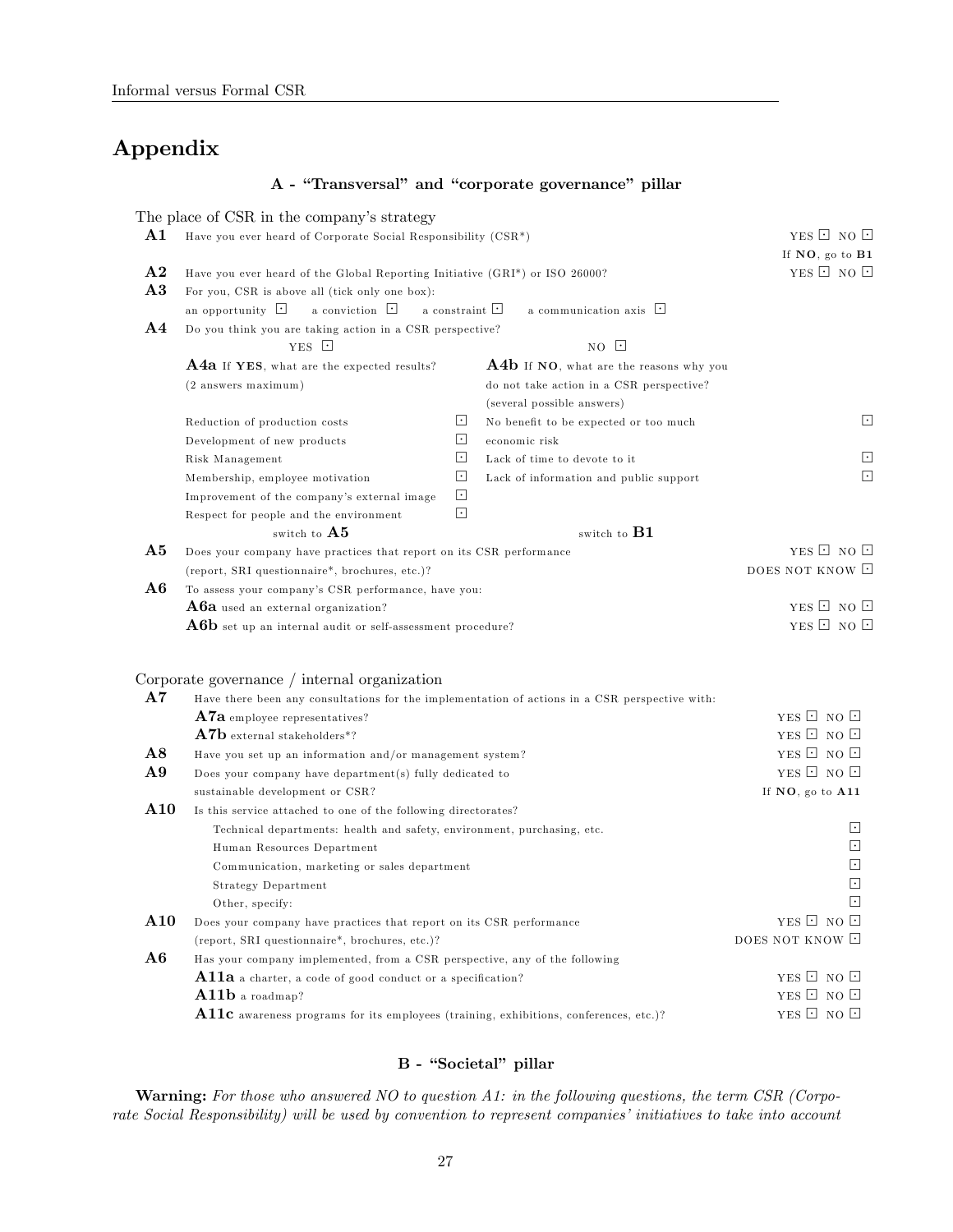the social, societal and environmental impacts of their activity through, for example, vocational training, the  $fight$  against discrimination, employee well-being, environmental prevention, etc.

|             | The place of CSR in the company's strategy                                                                |                                   |                          |        |
|-------------|-----------------------------------------------------------------------------------------------------------|-----------------------------------|--------------------------|--------|
| B1          | Who are your company's main customers? (several possible answers)                                         | YES E NO E                        |                          |        |
|             | Companies $\Box$<br>public administrations $\Box$<br>$minly$ individuals $\Box$                           |                                   |                          |        |
| $_{\rm B2}$ | Do you give advice to your clients to make them aware of the impacts of their                             | YES $\boxdot$ NO $\boxdot$        |                          |        |
|             | choices of goods or services on the environment and their well-being?                                     | Not concerned <b>L</b>            |                          |        |
| B3          | Do some of your customers require the satisfaction of specifications, some of                             | YES <b>D</b> NO <b>D</b>          |                          |        |
|             | which are CSR-related?                                                                                    | Not concerned $\Box$              |                          |        |
| B4          | Are you taking measures, beyond regulatory requirements, to limit the use of                              | YES <b>D</b> NO <b>D</b>          |                          |        |
|             | products that are hazardous to health in the development of your products?                                | Not concerned $\Box$              |                          |        |
| $_{\rm B5}$ | Does your company take steps to ensure that it does not sell goods or                                     | YES $\Box$ NO $\Box$              |                          |        |
|             | services to entities that do not respect human rights?                                                    | Not concerned $\Box$              |                          |        |
|             | Relations with suppliers (including subcontractors)                                                       |                                   |                          |        |
| B6          | Do you ask some of your suppliers to commit to comply with                                                |                                   | YES $\Box$ NO $\Box$     |        |
|             | specification some of which are CSR-related?                                                              |                                   | Not concerned $\Box$     |        |
|             |                                                                                                           | If NO or Not concerned, go to B8  |                          |        |
|             | B6a What criteria do you ask them to meet (several possible answers)?                                     |                                   |                          |        |
|             | Respect for workers' rights (standard SA 8000*,)                                                          |                                   |                          | u      |
|             | Occupational health and safety (OHSAS 18001*, ILO-OSH 2001*,)                                             |                                   |                          | $\Box$ |
|             | Environmental performance (EMAS regulation*,                                                              |                                   |                          | $\Box$ |
|             | ISO 14001 standard*, labelled products)                                                                   |                                   |                          | $\Box$ |
| $_{\rm B7}$ | Do you take the following steps to assess your suppliers' social and/or environmental commitments?        |                                   |                          |        |
|             | $\mathbf{B7a}$ sending a questionnaire                                                                    |                                   | YES <b>D</b> NO <b>D</b> |        |
|             | B7b controls, inspections or third-party evaluation, social audits                                        |                                   | YES <b>D</b> NO <b>D</b> |        |
| B8          | Has your company changed its purchasing management by:                                                    |                                   |                          |        |
|             | B8a setting up longer-term contracts with its suppliers                                                   |                                   | YES $\Box$ NO $\Box$     |        |
|             | B8b valuing CSR criteria in the selection of tenders and contracts                                        |                                   | YES <b>D</b> NO <b>D</b> |        |
| B9          | Do you help your suppliers to set up at least one sustainable development approach                        |                                   | YES <b>E</b> NO <b>E</b> |        |
|             | (training, support, advice, self-diagnosis assistance, etc.)?                                             |                                   |                          |        |
| <b>B10</b>  | Do you have suppliers in protected and adapted sectors, or integration through                            |                                   | YES $\Box$ NO $\Box$     |        |
|             | economic activity?                                                                                        |                                   | If NO, go to B11         |        |
|             | B10a What is the share of purchases from these sectors in your total purchases?                           |                                   |                          |        |
|             | less than $0.1\%$<br>between 0.1\% and 1\% $\Box$<br>between 1% and 10% $\quad \Box$                      | more than 10% of the total $\Box$ |                          |        |
| <b>B11</b>  | For equal services, do you favour relations with local suppliers                                          |                                   | YES $\Box$ NO $\Box$     |        |
|             | Relations with civil society                                                                              |                                   |                          |        |
| <b>B12</b>  | Does your company cooperate with other companies                                                          |                                   | YES <b>D</b> NO <b>D</b> |        |
|             | or organisations for CSR actions?                                                                         |                                   | If NO go to B13          |        |
|             | $B12a$ With whom?<br>(several possible answers)                                                           |                                   |                          |        |
|             | National or international administrations, local authorities, associated bodies                           |                                   | $\lceil \cdot \rceil$    |        |
|             | Associations, NGOs, (including international)                                                             |                                   | Ŀ                        |        |
|             | Companies (outside your group/network) or professional federations                                        |                                   | ⊡                        |        |
|             | Banks or insurance companies in the context of socially responsible actions eligible for $S\mathbb{R}I^*$ |                                   | $\lceil \cdot \rceil$    |        |
| <b>B13</b>  | Do you have the following relationships with civil society?                                               |                                   |                          |        |
|             | <b>B13a</b> Long-term partnership with an association                                                     |                                   | YES <b>D</b> NO <b>D</b> |        |
|             | B13b Participation in projects for the professional reintegration of people in difficulty                 |                                   | YES <b>D</b> NO <b>D</b> |        |
|             | B13c Long-term partnership with educational institutions                                                  |                                   | YES <b>D</b> NO <b>D</b> |        |
|             | <b>B13d</b> Sponsorship or patronage                                                                      |                                   | YES <b>D</b> NO <b>D</b> |        |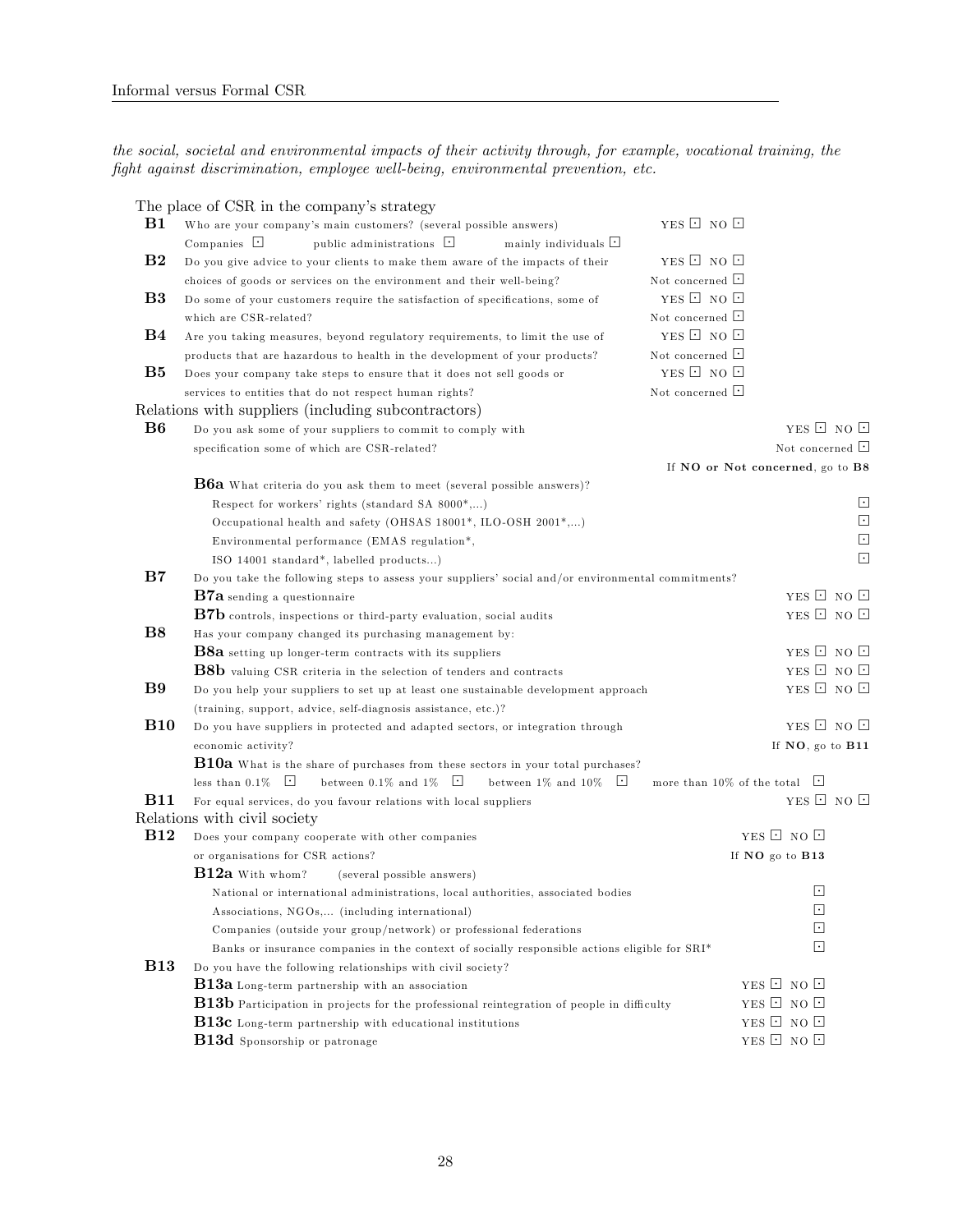## C - "Social" pillar

|                | Fight against discrimination in the company                                                               |                                     |                          |
|----------------|-----------------------------------------------------------------------------------------------------------|-------------------------------------|--------------------------|
| C1             | Have you put in place arrangements to collect and process any                                             |                                     | YES <b>E</b> NO <b>E</b> |
|                | complaints in the event of discrimination?                                                                |                                     |                          |
| C <sub>2</sub> | Did you                                                                                                   |                                     |                          |
|                | C2a adopt the "Diversity Charter *"                                                                       | YES or in progress $\Box$ NO $\Box$ |                          |
|                | C2b obtain the "diversity*" label issued by AFNOR certification?                                          | YES or in progress $\Box$ NO $\Box$ |                          |
| C <sub>3</sub> | Do you have specific policies to combat discrimination related to                                         |                                     |                          |
|                | $C3a$ gender                                                                                              |                                     | YES Q NO Q               |
|                | C3b age concerning seniors                                                                                |                                     | YES <b>D</b> NO <b>D</b> |
|                | $C3c$ age concerning young people                                                                         |                                     | YES Q NO Q               |
|                | C3d disability                                                                                            |                                     | YES Q NO Q               |
| C <sub>4</sub> | Has a document comparing the situation of men and women in the company been developed or                  |                                     | YES Q NO Q               |
|                | updated over the last 12 months?                                                                          |                                     |                          |
| C5             | Does your company have specific measures in place for the employment of older employees?                  |                                     | YES Q NO Q               |
|                |                                                                                                           | If NO go to C6                      |                          |
|                | $C5a$ In which area(s) of action?<br>(several possible answers)                                           |                                     |                          |
|                | Recruitment                                                                                               |                                     | Ŀ                        |
|                | Training                                                                                                  |                                     | $\overline{\phantom{a}}$ |
|                | Evolution or change of function internally                                                                |                                     | $\overline{\phantom{a}}$ |
|                | Adaptation of workstations                                                                                |                                     | $\lceil \cdot \rceil$    |
| C6             | During 2010, did you employ employees on apprenticeship contracts or                                      |                                     | YES $\Box$ NO $\Box$     |
|                | professionalization contracts?                                                                            |                                     |                          |
| C7             | Have you set up training to raise awareness of discrimination?                                            |                                     | YES $\Box$ NO $\Box$     |
|                | Fight against discrimination in the company                                                               |                                     |                          |
| $\bf C8$       | Does your company establish, in addition to an inventory of occupational risks,                           |                                     |                          |
|                | preventive measures to mitigate these risks?                                                              | YES <b>D</b> NO <b>D</b>            |                          |
| C9             | Does your company have an action plan to prevent psychosocial risks (stress, harassment                   |                                     |                          |
|                | harassment, workplace discomfort, etc.)?                                                                  | YES <b>D</b> NO <b>D</b>            |                          |
| C10            | In the last two years, has your company conducted information campaigns for its                           |                                     |                          |
|                | employees on addictions (tobacco, alcohol, drugs, food)?                                                  | YES $\Box$ NO $\Box$                |                          |
| C11            | Does your company have a charter to protect employees' personal data and privacy?                         | YES <b>D</b> NO <b>D</b>            |                          |
| C12            | To better reconcile their professional and personal lives, does your company offer its employees          |                                     |                          |
|                | C12a to organize their working time according to their family constraints?                                | YES <b>D</b> NO <b>D</b>            |                          |
|                | C12b other measures besides those carried out by the works council (crèches, travel plan,                 |                                     |                          |
|                | maternity/parental leave return system, workplace services, etc.)                                         | YES $\Box$ NO $\Box$                |                          |
|                | Job management, training, SRI funds*                                                                      |                                     |                          |
| C13            | Does your company assess its future needs for qualifications and skills?                                  |                                     |                          |
|                | $\lfloor \cdot \rfloor$<br>YES, but not regularly $\Box$<br>NO<br>Yes, regularly $\Box$                   |                                     |                          |
| C14            | Over the past three years, has your company implemented employment and                                    | YES <b>D</b> NO <b>D</b>            |                          |
|                | skills planning measures (GPEC*)?                                                                         | If NO, go to C15                    |                          |
|                | C14a Were these measures negotiated?                                                                      | YES E NO E                          |                          |
| C15            | In 2010, did your company establish an annual training plan?                                              | YES <b>D</b> NO <b>D</b>            |                          |
| C16            | In 2010, what is approximately the percentage of expenses for actual vocational training actions $(VT^*)$ |                                     |                          |
|                | in relation to your company's payroll?                                                                    |                                     |                          |
|                | Less than $1,5\%$ $\Box$<br>From 1.5% to less than 2% $\Box$<br>From 2% to less than 4% $\Box$            | More than $4\%$ $\Box$              |                          |
| C17            | If you have a profit-sharing, incentive and/or employee savings plan (pension and/or company),            |                                     |                          |
|                | do these plans invest in SRI funds*?                                                                      |                                     |                          |
|                | YES, in full $\lfloor \cdot \rfloor$<br>u<br>ロ<br>YES, in part<br>ロ<br>No plan<br>NΟ                      |                                     |                          |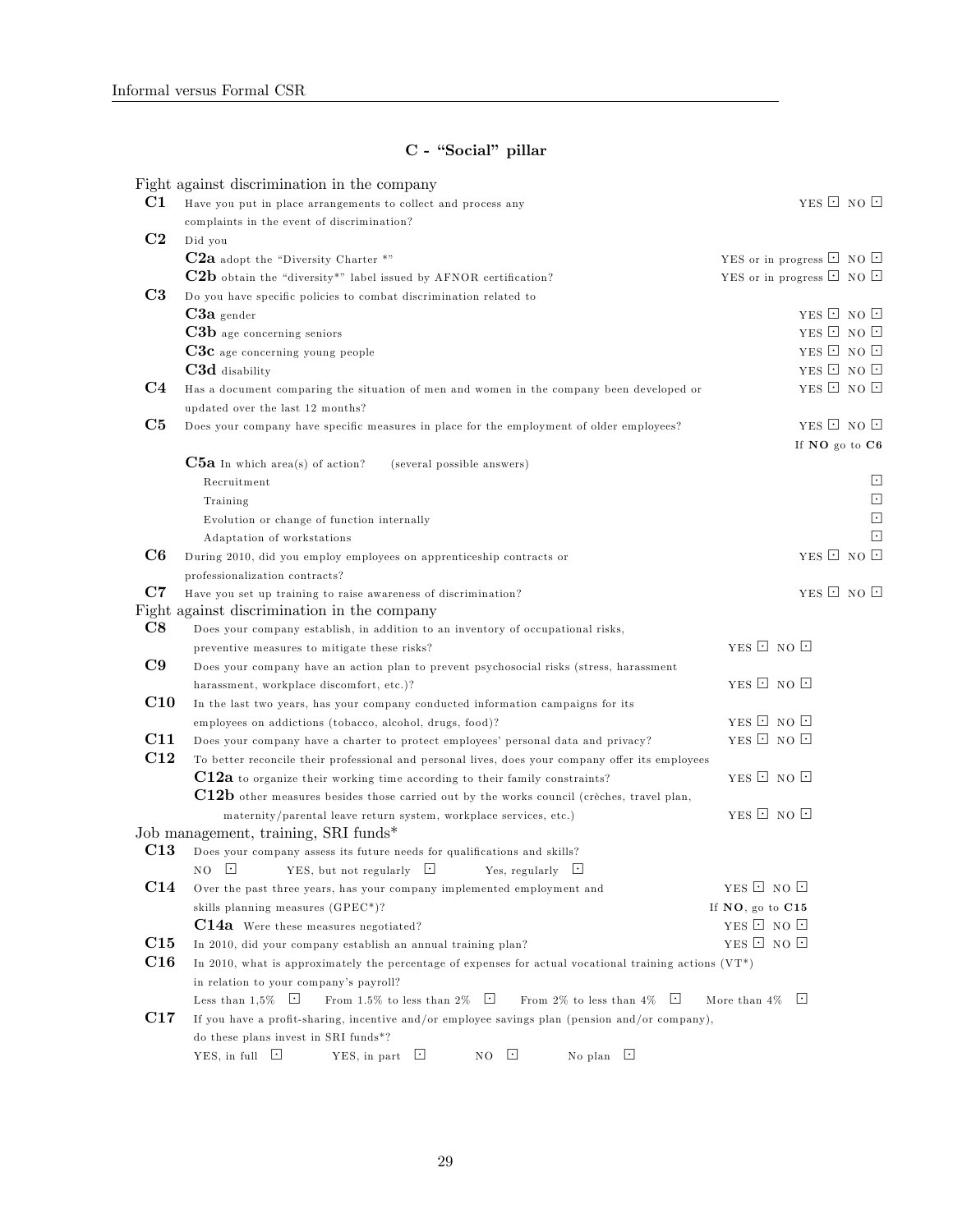## D - "Environmental" pillar

General approach to the environment

| $\mathbf{D1}$  | Which of the following issues does your company have the most negative impact on? | (only 1 answer)       |
|----------------|-----------------------------------------------------------------------------------|-----------------------|
|                | climate change (greenhouse gas emissions)                                         | $ \cdot $             |
|                | biodiversity loss (loss of species, natural spaces and ecosystem degradation)     | $ \cdot $             |
|                | air pollution                                                                     | $\lceil \cdot \rceil$ |
|                | water pollution                                                                   | $\lceil \cdot \rceil$ |
|                | soil pollution                                                                    | $\lceil \cdot \rceil$ |
|                | waste generation                                                                  | $\lceil \cdot \rceil$ |
|                | the use or generation of toxic or hazardous substances                            | $\lceil \cdot \rceil$ |
| $\mathbf{D2}$  | Is your company committed to an environmental management approach <sup>*?</sup>   | YES $\Box$ NO $\Box$  |
| D <sub>3</sub> | Do you develop eco-products <sup>*</sup> , i.e. goods or services                 | YES $\Box$ NO $\Box$  |
|                | that are more environmentally friendly?                                           | Not concerned $\Box$  |
| D4             | Do you have eco-labelled products <sup>*</sup> (European Ecolabel, NF             | YES $\Box$ NO $\Box$  |
|                | NF Environmement, Blaue Engel, Nordic Swan,)?                                     | Not concerned $\Box$  |

Thematic approach to the environment

|                 | (a) the fight against climate change and an energy-saving approach                             |                                       |
|-----------------|------------------------------------------------------------------------------------------------|---------------------------------------|
| D5              | Is your company committed to improving energy efficiency and/or reducing                       | YES $\Box$ NO $\Box$                  |
|                 | greenhouse gas emissions?                                                                      | If NO go to D8                        |
| D <sub>6</sub>  | Do you have the following instruments to implement this commitment?                            |                                       |
|                 | <b>D6a</b> a plan to improve energy efficiency or reduce emissions                             | YES <b>D</b> NO <b>D</b>              |
|                 | $\mathbf{D6b}$ a follow-up over time of greenhouse gas emissions (carbon footprint type,)      | YES <b>D</b> NO <b>D</b>              |
|                 | $\bf{D6c}$ a company travel plan (staff travel)                                                | YES <b>D</b> NO <b>D</b>              |
|                 | $\bf{D6}d$ a plan to reduce freight transport                                                  | YES $\Box$ NO $\Box$                  |
| $\mathbf{D7}$   | Are most of your company's facilities involved* in the commitment?                             | YES <b>D</b> NO <b>D</b>              |
|                 |                                                                                                | Single establishment $\Box$           |
|                 | (b) economical management of resources and waste recycling                                     |                                       |
| D8              | Is your company involved in:                                                                   |                                       |
|                 | D8a a logic of economical management of resources (raw material, water)                        | YES <b>D</b> NO <b>D</b>              |
|                 | $\mathbf{D}$ 8 $\mathbf{b}$ a waste prevention or recycling process                            | YES $\Box$ NO $\Box$                  |
|                 | <b>D8c</b> an eco-design* logic for products                                                   | YES $\Box$ NO $\Box$                  |
|                 |                                                                                                | If NO to these 3 questions, go to D11 |
| D9              | Do you have the following instruments to implement this commitment?                            |                                       |
|                 | <b>D9a</b> a material balance followed over time for your productions and your operating modes | YES $\Box$ NO $\Box$                  |
|                 | $\bf{D9b}$ a plan to reduce material consumption                                               | YES $\Box$ NO $\Box$                  |
|                 | $\bf{D9c}$ a waste reduction and recycling plan                                                | YES $\Box$ NO $\Box$                  |
| D <sub>10</sub> | Are most of your company's facilities involved* in the commitment?                             | YES <b>D</b> NO <b>D</b>              |
|                 |                                                                                                | Single establishment $\Box$           |
|                 | (c) biodiversity                                                                               |                                       |
| D <sub>11</sub> | Is your company involved in the preservation of biodiversity (species, natural                 | YES $\Box$ NO $\Box$                  |
|                 | spaces and ecosystems)?                                                                        | If NO go to $**$                      |
| D <sub>12</sub> | What type of instrument do you have to implement this commitment?                              |                                       |
|                 | $D12a$ a biodiversity impact assessment monitored over time                                    | YES $\Box$ NO $\Box$                  |
|                 | $D12b$ a production system integrating biodiversity conservation                               | YES $\Box$ NO $\Box$                  |
|                 | $D12c$ a patronage policy in favour of biodiversity                                            | YES <b>D</b> NO <b>D</b>              |

\*\* If you have answered  $\overline{NO}$  to  $\overline{D2}$ ,  $\overline{D3}$ ,  $\overline{D5}$ ,  $\overline{D7}$ ,  $\overline{D11}$  and all the terms and conditions of  $\overline{D8}$ , skip to the last question.